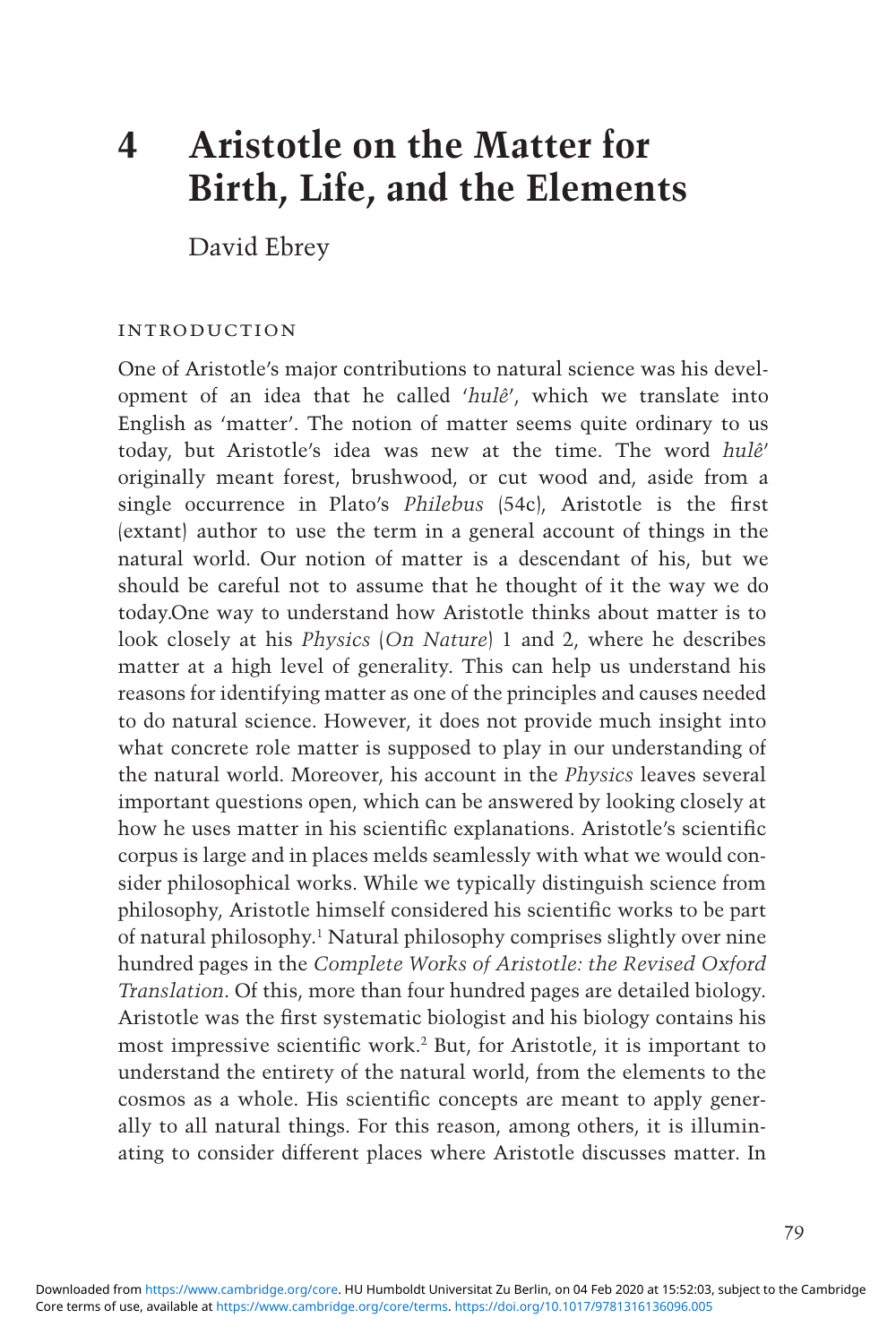what follows I first consider menstrual fluid as the matter of animal reproduction in the *Generation of Animals*, then the more puzzling case of the body of a living thing as its matter in the *De anima* (On the Soul), and finally the notoriously obscure matter for the transformation of the elements in *Generation and Corruption*. 3 I focus on two thorny questions about matter that arise in these works.

One question is how to reconcile two apparently incompatible ways that Aristotle discusses matter. Sometimes he treats matter as relative to some particular type of change. Thus, in the *Parts of Animals* he says that blood is matter of the body since it nourishes it (651a12–15, 668a1–4) and in *Generation and Corruption* he refers to the 'matter of size', which is the matter involved in growth (320b22– 25, 321a6–7).4 Menstrual fluid as the matter for animal generation is an example of this sort of matter that is relative to a change. According to this way of treating matter, there are different types of matter for different types of change. However, at other times Aristotle says that substances (paradigmatically, living things like trees, dogs, and spiders) are composed of form and matter, not a bundle of forms and a bundle of matters. This latter way of thinking about matter does not seem relative to a particular change in the way that the former is. Does Aristotle have a coherent notion of matter that fits with these two ways he identifies it?

The other question is how to understand the matter involved in the transmutation of the elements. Aristotle thinks that fire, earth, air, and water are the simplest bodies and that they can transform into one another. He is clear that there is a matter for the transformation of these elements, but his discussion of this is obscure. There is a medieval tradition that takes this matter to be actually nothing, but a pure potentiality to become anything. This matter is typically taken to remain through every change, not only the transformation of the elements. This traditional view, often referred to as 'prime matter', came under attack in the middle of the twentieth century, and was the subject of an intense debate.5 Part of what gave the debate its particular fervor is that it was connected with the question of whether or not Aristotle thinks that matter must remain through every change.

In what follows, I argue that we can reconcile the two apparently incompatible ways that Aristotle describes matter, and in doing so develop a new account of the matter of the elements. There is a single, coherent notion of matter found in all three treatises, and at the same time, important differences that result from (1) the different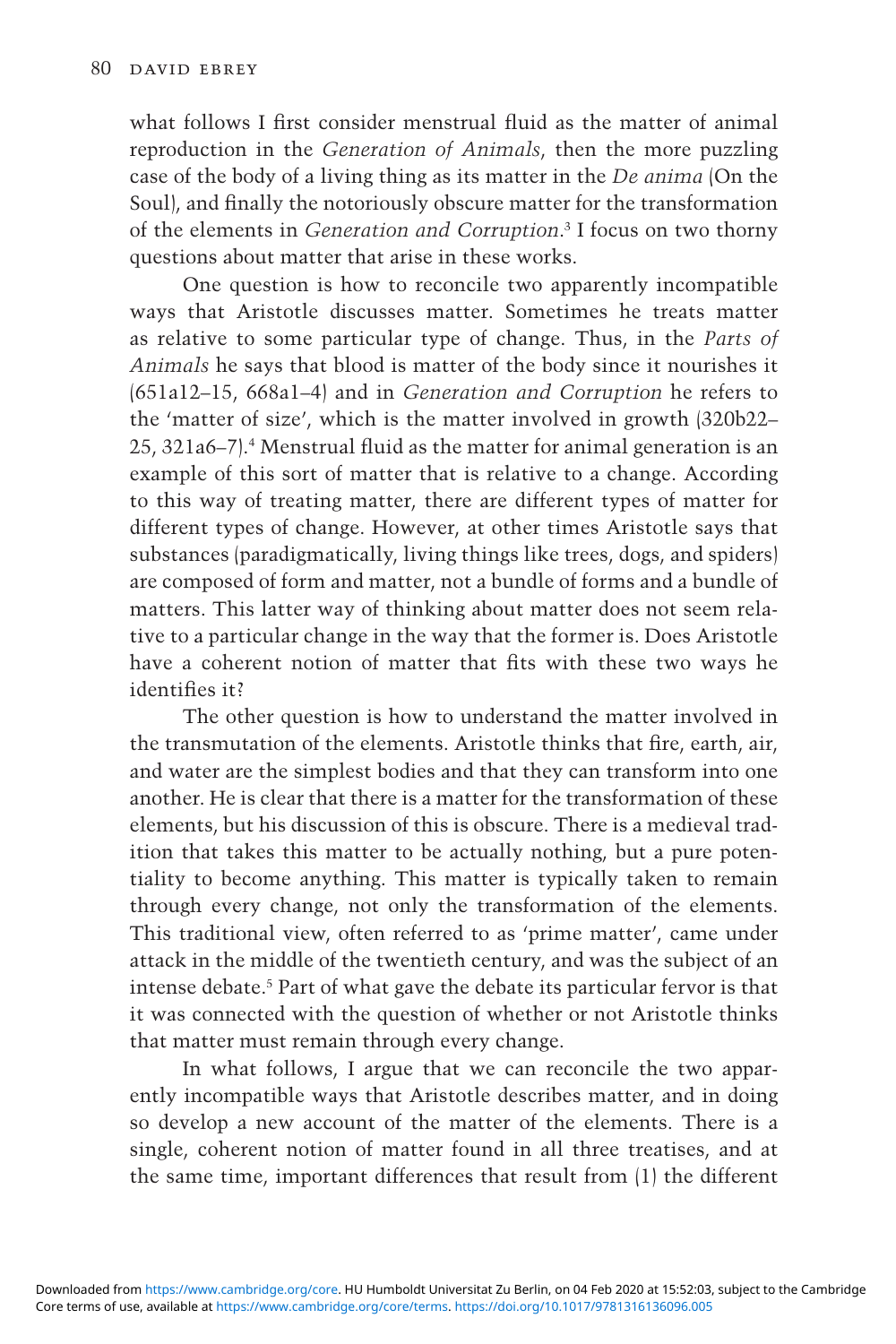sorts of changes under consideration, and (2) whether Aristotle is considering the matter for a specific change, or the matter for all of a substance's characteristic changes.6 Aristotle's single coherent notion is this: matter changes insofar as it is matter.7 It changes not in the active sense of changing something else, but in the passive sense of being itself changed. In saying that matter does this 'insofar as it is matter', Aristotle is saying that it does this because it is matter, not because of some other feature that it happens to have. Thus, the matter in a change is the thing that is properly suited to undergo that change. Just as an efficient cause, insofar as it is an efficient cause, changes something else, so matter, insofar as it is matter, is changed.

If we want to understand why something is matter in a given change, we cannot answer this generically; we need to look at the change in question. In the case of making a statue, the sculptor needs something that can retain fine levels of detail and hold its shape. Water would not work, but bronze does. Note that there are no generic efficient causes; instead, there are sculptors, doctors, and – in Aristotle's view – male *sperma* in the case of animal reproduction. Similarly, there is no generic matter; instead, there are bronze, bodies, and in Aristotle's view, menstrual fluid. Menstrual fluid, according to Aristotle, is what is properly suited to become a newborn animal. When acted on by the *sperma*, it becomes the appropriate type of animal insofar as it is menstrual fluid, not because of some other feature it happens to have. In the *De anima*, the body is what is properly suited to undergo the various changes characteristic of a given living creature. So, for example, a robin's wings allow it to engage in a characteristic activity, flying. Many of the features that Aristotle ascribes to the matter of the elements in *Generation and Corruption* do not result from general commitments he has about all matter, as is generally assumed, but rather from the specific type of change that he is considering. Aristotle's views of the elements and how they change into one another entail that the sort of thing suited to become air is the same as the sort suited to become earth, water, or fire; this is why it turns out that there is the same matter for all four elements.

### Generation of Animals

The *Generation of Animals* is one of Aristotle's explanatory scientific treatises, that is, it seeks to determine the answers to 'why?' questions on a given subject matter. Broadly speaking, Aristotle's *History of*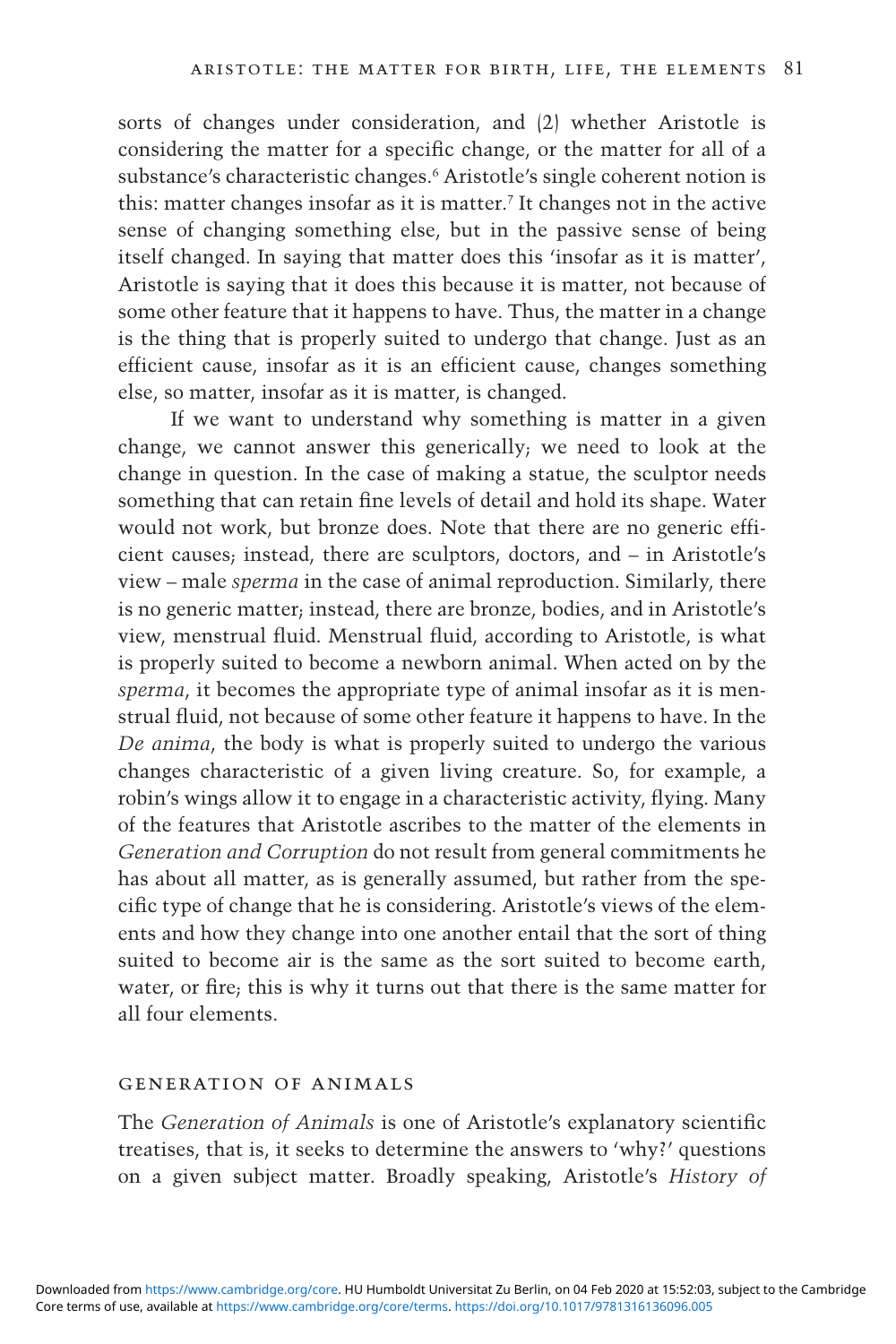*Animals* sets out empirical facts about animals in such a way as to make salient what explanatory relations could obtain between these facts.8 By contrast, treatises such as the *Generation of Animals*, *Parts of Animals*, and *Movement of Animals* seek to determine the explanations for empirical facts. In particular, the *Generation of Animals* seeks to explain such things as why animals and some plants reproduce sexually and why animals resemble their parents.

Aristotle argues in the *Generation of Animals* that menstrual fluid is the matter in animal reproduction. In reproduction the menstrual fluid is the patient (in the sense of what is passive) and the male's *sperma* is the agent (what is active). On a traditional understanding of matter in Aristotle, it is crucial that it remain through a change. This causes a prima facie problem, since the menstrual fluid does not remain through the generation of an animal.9 There is no menstrual fluid in the newborn animal. The solution, I suggest, is that while Aristotle sometimes describes matter as remaining, that is not essential to his notion of matter. Just as the agent of a change may remain through the change, but this is not what makes something the agent, so the matter may remain through the change, but this is not what makes it the matter. Although this is controversial, I would argue that it fits naturally with Aristotle's account of matter in *Physics* I and II and *Generation and Corruption* I.10 Aristotle says in *Physics* 1.7 and 1.9 that things come to be from matter not by virtue of concurrence (*mê kata sumbebêkos*) (190b23–30, 192a31–32). Just as a doctor heals because she is a doctor, not because she happens to be a lyre player, so things come to be from matter because it is matter, not because it concurs with something else. Aristotle says in *Generation and Corruption* 1.7 that matter insofar as it is matter is passive (324b18). Matter should be understood in terms of this role in change, being the patient that undergoes the change. Thus, the menstrual fluid, as matter, is the sort of thing that is properly suited to become an animal. Not just anything can become an animal. Just as you cannot build a house out of just anything, or make an axe out of just anything, so also – in fact, to a much greater degree – you cannot make an animal out of just anything. An animal of a given species comes from the appropriate kind of menstrual fluid acted on by the appropriate kind of *sperma*. Since it is the patient of the change, the change happens within the menstrual fluid.<sup>11</sup> As long as we take matter to be what is suitable for undergoing a change, it does not pose a problem that the menstrual fluid does not remain. There is nothing suitable for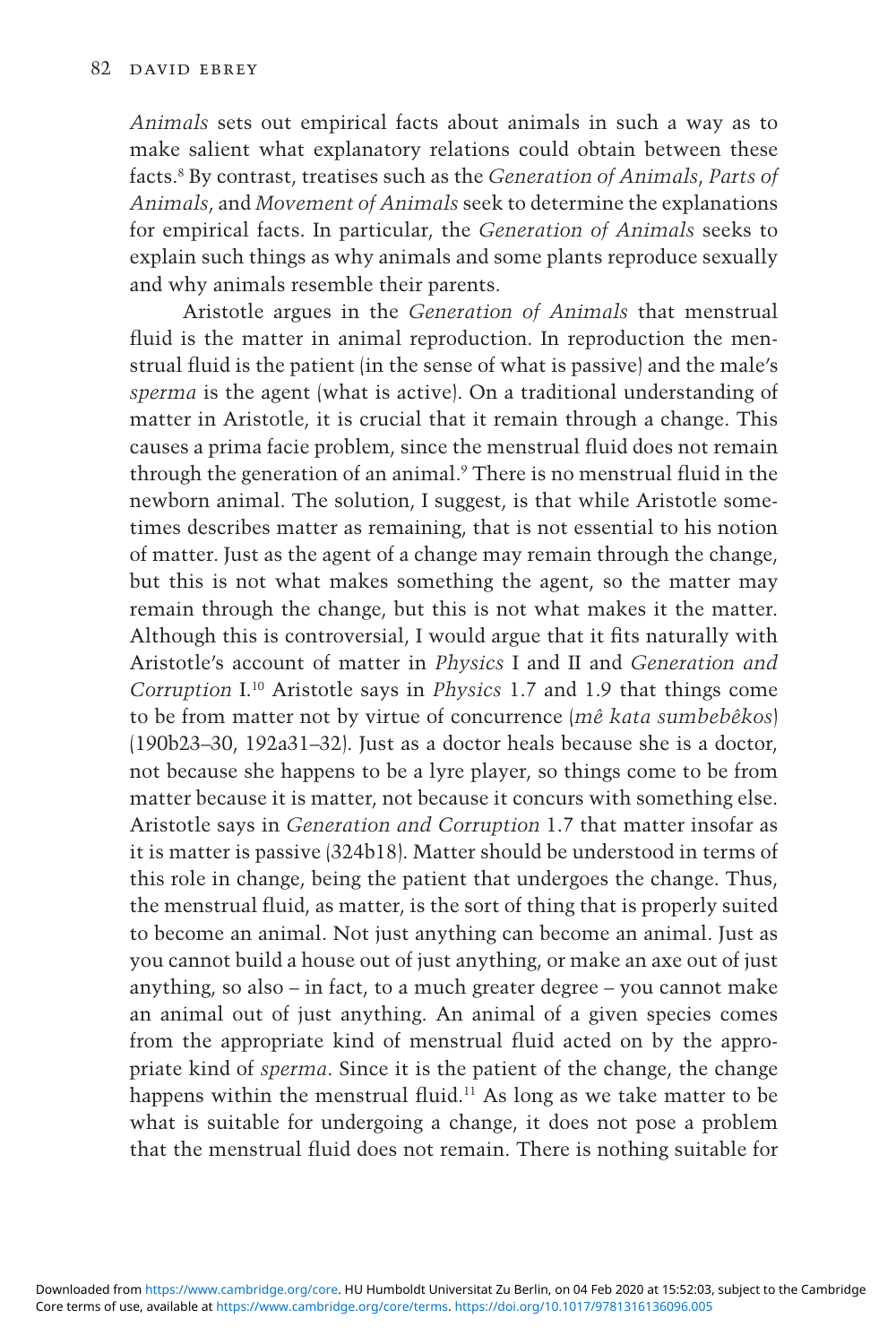becoming an animal at the end of the change, and so the matter does not remain.

If an interpreter is strongly committed to matter remaining through change, he or she might suppose that Aristotle must not really think that the matter is the menstrual fluid, precisely because it does not remain. But that comes at a large cost. What is powerful about Aristotle's account is that it identifies precisely the thing that is suitable for undergoing the change, and that is the menstrual fluid. That is what has the potentiality to become a fully formed organism (if properly acted upon by the *sperma*), not something else. The search for something that remains draws us away from the thing with the potential to undergo the change. Aristotle thinks that matter is a principle and a cause because it is needed to explain why changes happen; thus, it is important that we identify it as the thing with the relevant explanatory role: the menstrual fluid. Of course, merely identifying it as the menstrual fluid is not enough. If one left it there, Aristotle's view might seem open to the early modern criticism of Aristotelianism that it identifies the cause of sleep as 'dormative virtue' without explaining how wine, for example, accomplishes this effect. But Aristotle does discuss in detail in the *Generation of Animals* how menstrual fluid and *sperma*, together, bring about the formation of an animal (see esp. *Gen. an.* 1.18–23, 4.1–3). Identifying menstrual fluid as matter does not end the explanation; it identifies what plays a certain explanatory role, which then should be investigated in further detail. On Aristotle's account, menstrual fluid and *sperma* are concocted in the parents' bodies in such a way that, among other things, they have changes in their heat and coolness. These are used as tools in the production of the offspring.12

Matter's passivity does not mean that it is dormant or featureless. Aristotle thinks the patient in a change plays a crucial role in explaining how and why a given change happens in the way that it does. This is why Aristotle thinks we must identify the matter in a change if we want to understand the change. Sometimes interpreters talk of menstrual fluid and similar highly developed matter as 'informed' matter, suggesting that the matter's development is to be understood in terms of the contribution of form rather than that of matter.13 But it is a mistake to think that form and matter are opposed to each other in this way. It is precisely because the menstrual fluid has these highly developed features that it is qualified to be matter: only it is suitable for becoming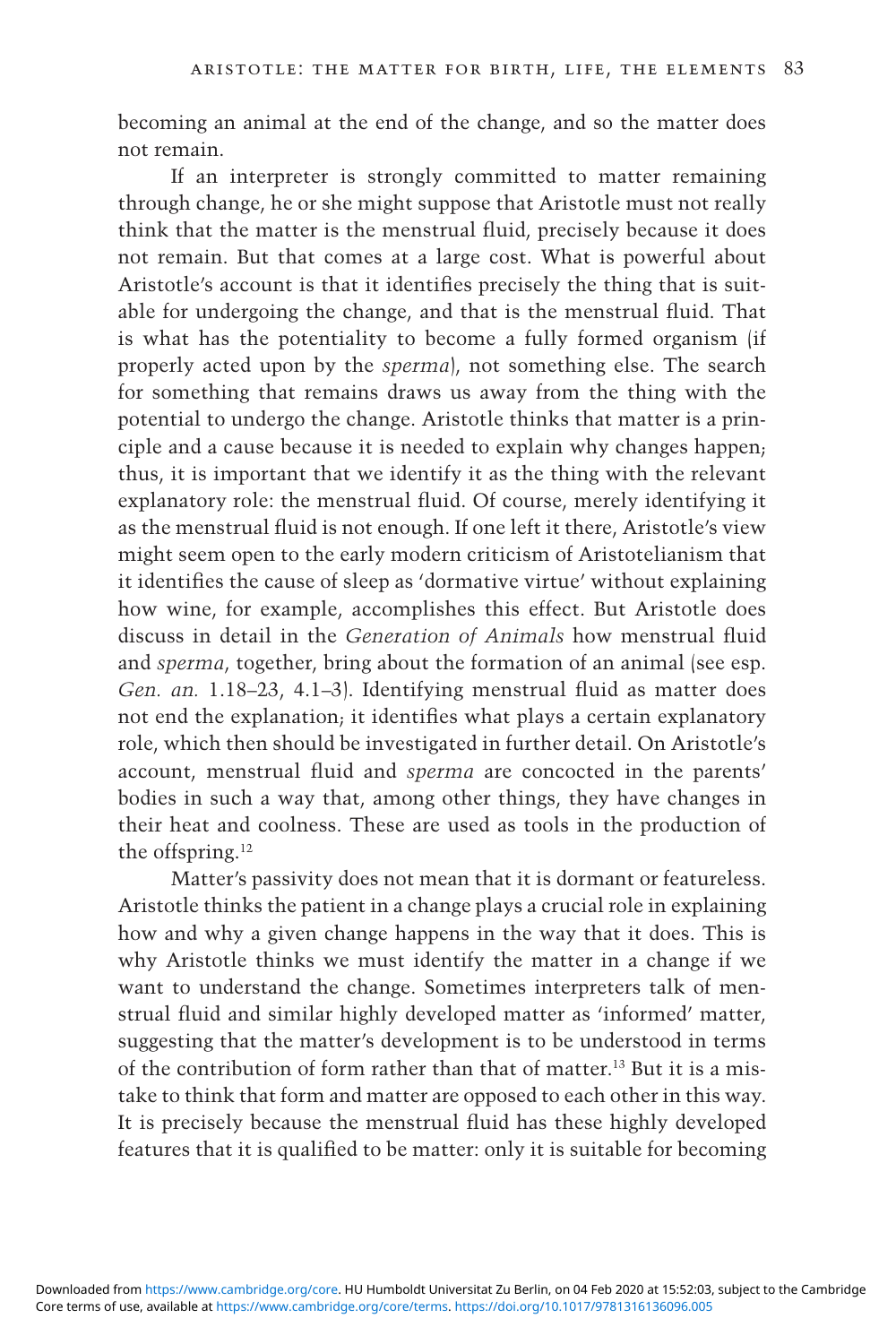an animal, and in fact only the right sort of menstrual fluid for a given kind of animal. Since the menstrual fluid has a definition, it has a form, but this form is not something distinct and added to matter. On the contrary, without its form the menstrual fluid would not be suitable to undergo the relevant change, and so would not be matter. The menstrual fluid is in no way dormant or featureless, and if it became so, it could no longer be the matter for this change. Aristotelian matter is never a generic or featureless stuff; it is always something suitable to undergo some specific change or changes.

The menstrual fluid is matter for a substantial change, whereas blood, according to Aristotle in the *Parts of Animals*, is the matter for nourishment and growth.14 Nonetheless, it works in fundamentally the same way, which is to be expected since nourishment and growth are, on Aristotle's account, types of coming-to-be (*Gen. corr.* 1.5) and menstrual fluid is a concocted form of blood (*Gen. an.* 1.19). When blood nourishes bone, there is no reason to think that the blood remains. Nonetheless, blood is, precisely speaking, the matter because it is the thing suitable to become the parts of the body. The parts of the body are sustained by blood insofar as it is blood, just as the animal comes to be from the menstrual fluid insofar as it is menstrual fluid.

## The Body of an Organism as Matter in the *DE ANIMA*

Next, let us consider the body as the matter of a living organism, which is introduced in *De anima* (On the Soul) 2.1. The soul, for Aristotle, is the principle of life, and so it plays an important role not only in his work devoted to the soul, but also in works that we would consider biological: the *Generation of Animals* and the works known as the *Parva Naturalia*, which discuss phenomena that are 'common to body and soul'. Aristotle thinks that living things are composed of body and soul. The body does not have some single change that it is clearly suited to undergo, unlike the menstrual fluid. Given this, many scholars have suggested that the body is identified as matter because it is what the living thing is composed of.15 This relies on a very different criterion for something to count as matter, one not directly connected to change. I'll argue here, instead, that the body is matter because it is suitable for undergoing the various changes (*kinêseis*) that are characteristic of the living thing. An organism's body is what undergoes its natural changes, and so it is its matter.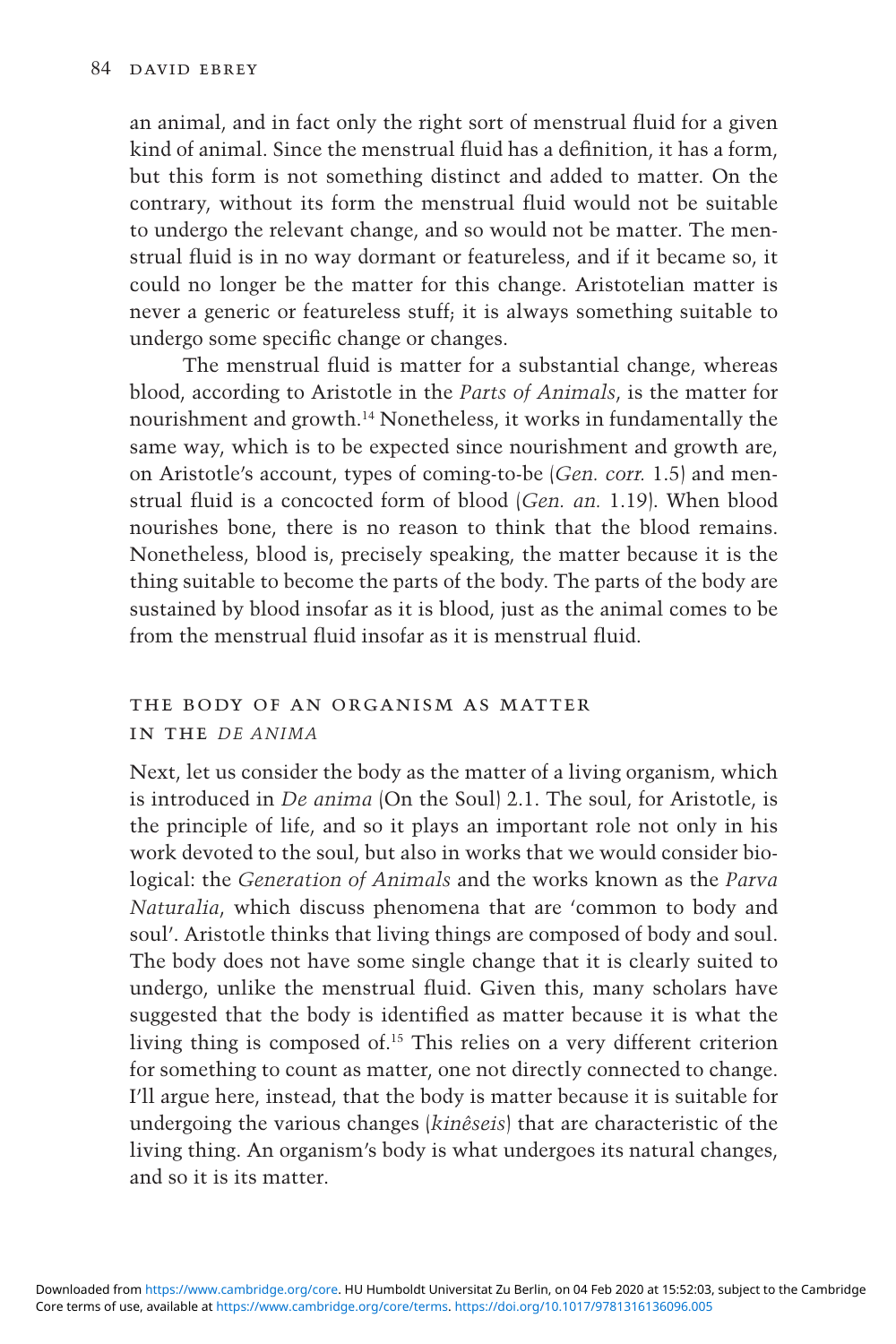Near the beginning of *De anima* 2.1, Aristotle declares his view, that the soul is substance as form and the body substance as matter, and the thing composed of each is also a substance (412a15–21). He then says that the soul is 'the first actuality of a natural body that has life potentially' (412a27–28).16 Thus, the matter, namely the body, is something that has life potentially. In the next chapter, 2.2, Aristotle says that life is 'said in many ways'; reason, perception, locomotion and rest, and change (*kinesis*) related to nourishment, growth, and decay are all forms of life (413a22–25). Thus, we would expect the body to be matter that has the potential for these activities. And this turns out to be basically correct.<sup>17</sup>

The body and soul together compose the living thing; they are, respectively, what has the potentiality for life and its first actuality. We will examine this notion of potentiality and actuality shortly. First, we need to consider the division of labour, according to which some features of the organism are due to the soul and others to the body. What features of an organism is each responsible for? Aristotle's view is that a soul, insofar as it is a soul, does not change.18 Instead, the changes happen in the body, insofar as it is a body. After distinguishing the soul's coincidental changes from the body's non-coincidental changes (406a16–20), Aristotle says that 'it is evident that it [the soul] changes the body' (406a30), and that the soul is thereby coincidentally changed (406a30–b3). This does not merely apply to locomotion. Living things could not digest without the soul, but the soul does not change when we digest something; the body does, in virtue of the soul. The body is what is receptive of health; health and such things reside in the body, which is disposed to receive health (414a4–14). An animal's body changes incidentally when it is blown over by a wind, but it changes insofar as it is a body when it is changed by the soul. Of course, the organism undergoes change when the body does, but it does so insofar as the body changes. There is a complicated question of whether the very same types of activities that are attributed to the whole organism should also be attributed to the body.19 But, regardless of how we decide this, a living thing is changed in virtue of its body changing; its body is the thing suitable for changing. Whenever a living thing undergoes a change, it does so insofar as it is a body, i.e. matter. This overall picture fits with Aristotle's claim in 2.1 that the type of body that has a soul is 'organic' (412a28–b1). As Stephen Menn has argued, to call the body organic (*organikon*) is to say that it is a tool (*organon*) of the soul, the instrument by which the soul produces its characteristic activities.<sup>20</sup> Tools change when a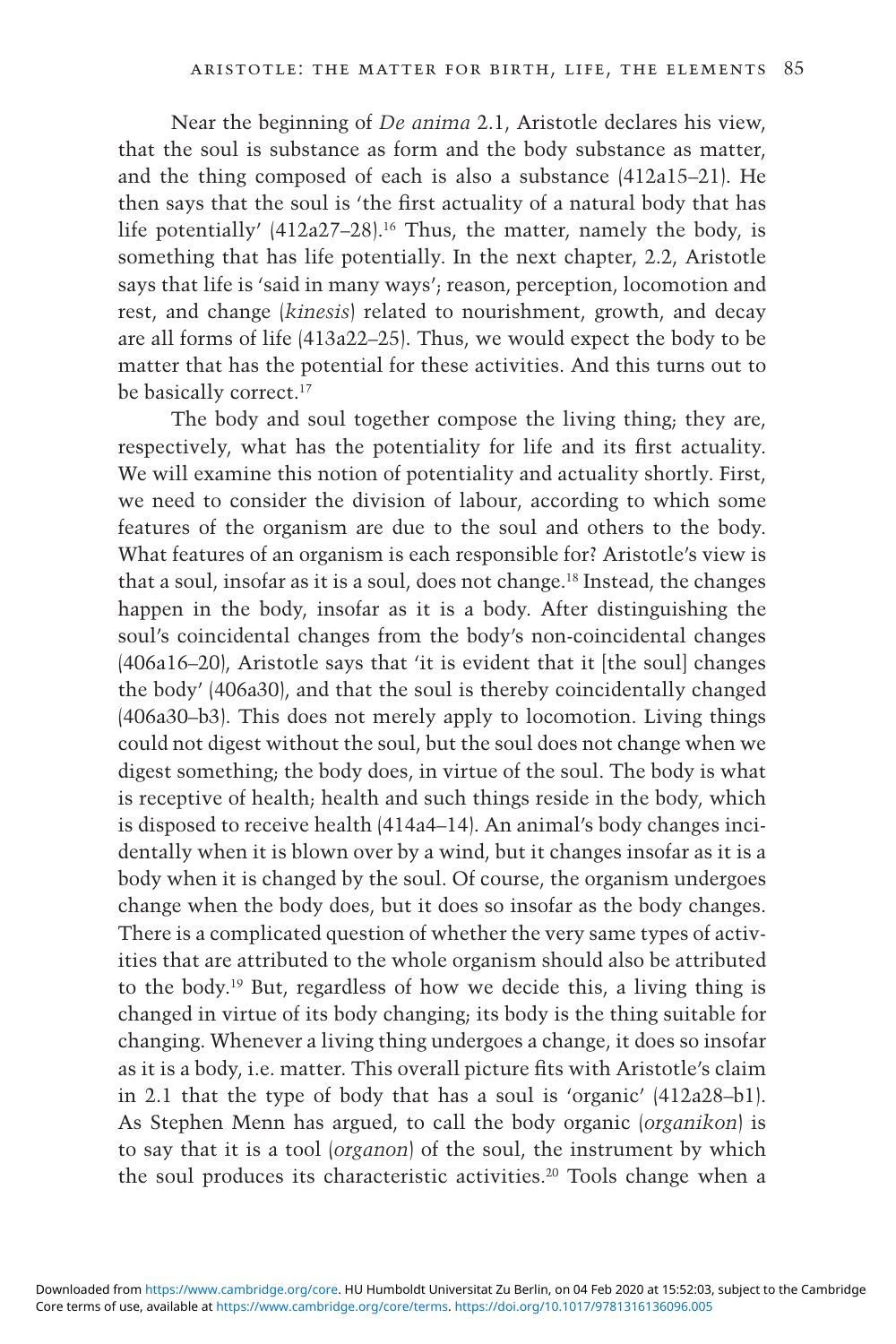craftsperson is active. Aristotle's view is that, in fact, the craft itself does not change. In a parallel way, the soul does not change insofar as it is a soul, whereas the body does.

The next step in understanding Aristotle's account of the body is to understand his claim that the body is a potential being (*dunamei on*, 413a2) and the soul an actuality (*entelecheia*, *energeia*).21 Aristotle distinguishes between two types of potentiality in the *De anima* 2.1 and 2.5. His standard example is that a person who does not know something, say mathematics, has a first potentiality for mathematics. A rock, by contrast, does not have this potentiality. Once someone learns mathematics, she removes a privation, her ignorance, and now possesses a first actuality. This first actuality can at the same time be described as a second potentiality. This person has this first actuality/ second potentiality even if she is asleep; if she actively thinks about some mathematics, e.g. the Pythagorean theorem, this exercise of the second potentiality is the second actuality. Aristotle says that the soul is a first actuality, which would make the body's potentiality a first potentiality.22 The activity of living is the second actuality, the exercise of the soul.

How do we fit together these two ideas about the soul's relation to the body: (1) the soul is what produces changes and the body is what is changed, and (2) the soul is first actuality and the body has the corresponding first potentiality? While we can reconcile the two descriptions of the soul by saying that it does not change (*kinein*) but rather simply becomes active (*energeia*), that does not explain why the very same thing, the body, has these two roles, being what is changed and what has the potentiality that corresponds to the soul's actuality. Aristotle thinks that in other cases these roles do not go together: when a carpenter exercises her ability, a change happens in the wood, not in the carpenter herself, even though she is what has the first potentiality for being a carpenter. To explain why these two roles come together in the body, consider, as a parallel case, the ability to dance. This ability is a first actuality. In order to develop this ability, one needs a first potentiality that includes the capacity to move one's limbs. The ability to dance uses this capacity, thereby producing changes in one's own body – not in someone else's. The soul, for Aristotle, is like the ability to dance. An organism's soul is able to use the organism's own capacities in specific ways.23 The body is the part of the organism that has these capacities and so it is changed when they are exercised. The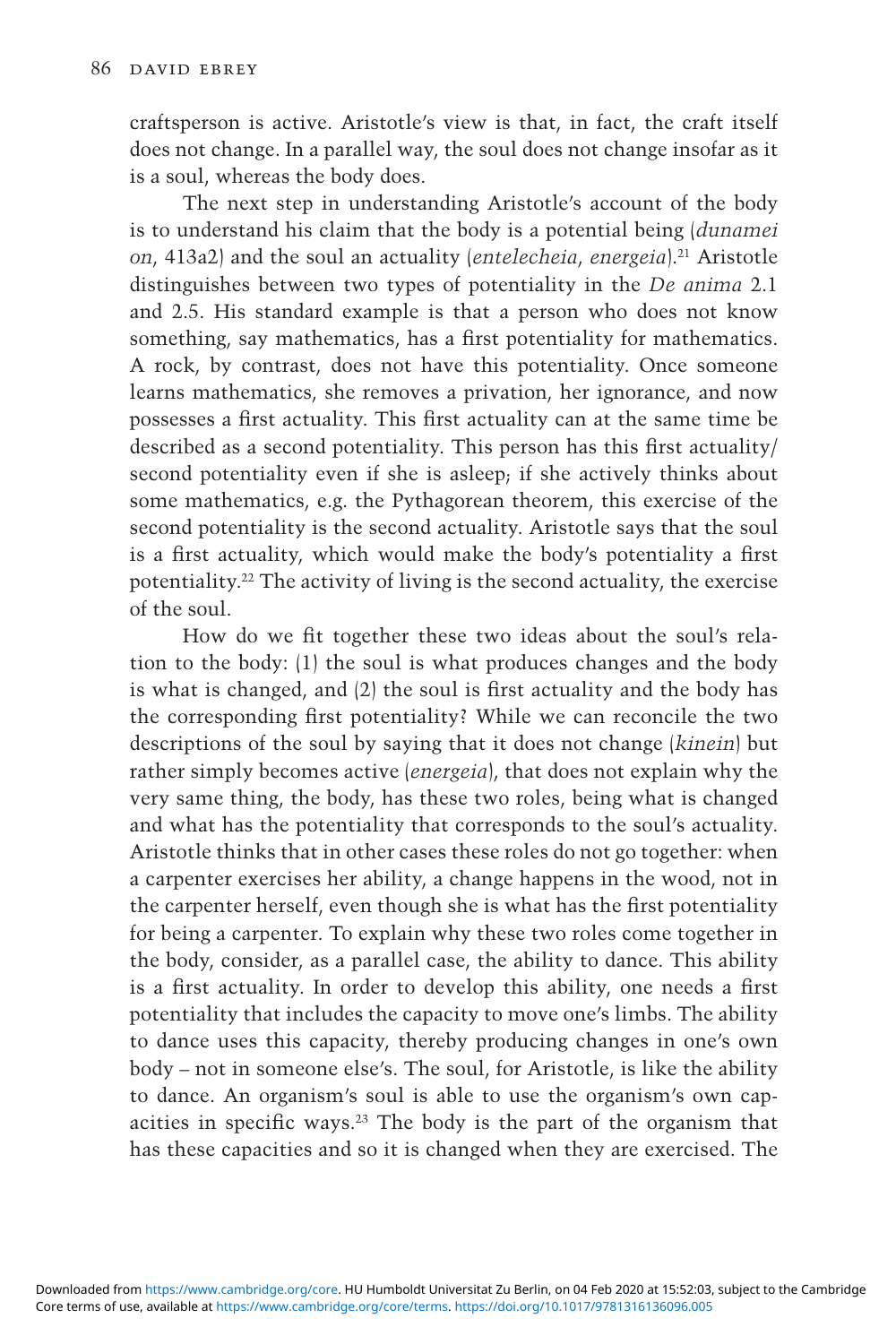body's capacities can only be exercised by the organism that has them. Thus, the body has these two roles, both what is changed and what has the first potentiality, because its potentiality is for this sort of selfreflexive change where an organism changes itself. When my potential for being a carpenter is fully realised, I can produce changes in wood, whereas when my arm's potential for moving is fully realised, I can produce changes in my arm. That is the sort of potential my arm, and in general, my body has. The body is the matter of this specific sort of self-motion<sup>24</sup>

It is important not to overextend the analogy between the soul, on the one hand, and crafts and abilities, on the other. In particular, many people have the first potentiality to dance without having the ability to do so. But, according to Aristotle, the body is a potential being that cannot exist without the actuality, i.e. the soul. The body comes to be with the soul, and when we die or a limb is cut off, this is a body or limb in name only, not actually one.25 If you think of matter primarily in terms of what remains through a substantial change, this raises a puzzle, which J. L. Ackrill develops in a classic article: the body does not exist before or after the soul, and so it seems that the matter does not remain longer than the form.26 But again, if we think of matter as what is suitable to undergo change, rather than as what remains through a change, no puzzle arises. When a hand is cut off, what is left is not suitable for grasping; it cannot change in the ways characteristic of a hand. And when an animal dies, its body is not suitable for living in the way characteristic of an animal. It is because of the soul that the body is able to change in the way that it does, and so without the soul it no longer has the potentiality to change, and hence is a body in name only.

On Aristotle's account, the body can only be understood in terms of the activities it engages in, as determined by the soul; the soul needs the body to perform these activities. Aristotle brings out this close interrelation between body and soul at the end of *De anima* 2.2, when he argues against views that allow any soul to be in any body. This would include Plato's account of reincarnation in the *Phaedo*, *Phaedrus*, *Republic*, and *Timaeus*, where humans can reincarnate into animals. Here is how Aristotle puts his view:

For it [the soul] is not a body, but is something belonging to a body; and because of this it is present in a body, and in a body of this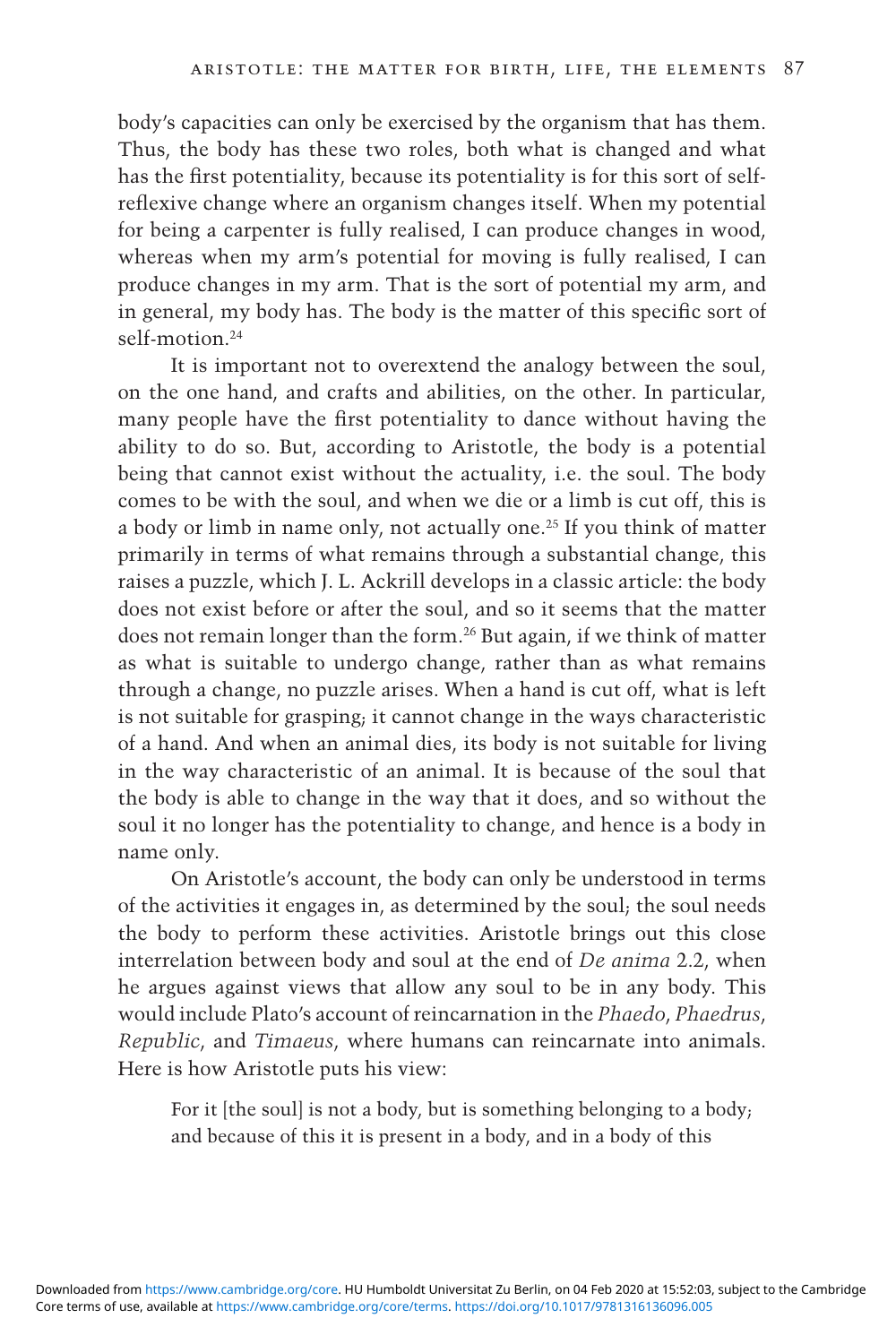sort – not as our predecessors supposed when they fitted the soul into the body without additionally specifying in which body or in which sort, even though it appears that whatever happens to show up does not receive whatever it happens upon. It happens rather in this way, in conformity with reason: the actuality of each thing comes about naturally in what has it in potentiality, that is, in its appropriate matter.

#### (Arist. *De an.* 2.2.414a20–27)

There is an appropriate type of matter for each type of soul, and this is the body for that soul. What makes it appropriate is that it has the potentiality that corresponds to a given type of soul. Thus, the body has the potentiality of sight, or of hunting down rabbits, or whatever is appropriate for the type of living being it is. A wolf's soul could not be in a sheep's body. What makes a wolf's body appropriate is precisely that it can undergo the changes characteristic of wolves. If it sounds like the body and soul are almost two sides of the same coin, that is a welcome conclusion for Aristotle. He thinks that once we see that soul relates to body as form to matter, we do not need to enquire into the unity of body and soul  $(412b6-9)$ . Together they form a tightly unified substance.<sup>27</sup>

When Aristotle says that the body is matter, he is saying that it is the right sort of thing to undergo a whole range of changes, those characteristic of the organism in question.28 When an animal goes from hungry to full, or from here to there, or from tired to awake, it is the body, insofar as it is a body, that undergoes this change. This case is unlike menstrual fluid, which is properly suited to just one change. Nonetheless, the basic account of matter is the same in the *De anima* and in the *Generation of Animals*. Matter, in general, is what is properly suited to undergo change. Matter changes insofar as it is matter. Different sorts of things undergo different sorts of changes, so there are different kinds of matter. The body is matter because the soul produces in it a wide range of changes, which together constitute the life of the organism. The body can be identified as *the* matter of an organism because an organism is defined in terms of its way of life, and the body is the matter for this activity.

#### The Matter for Elemental Transformation

Last, let us consider the matter involved in the transformation of the elements into one another. Aristotle agrees with Empedocles that there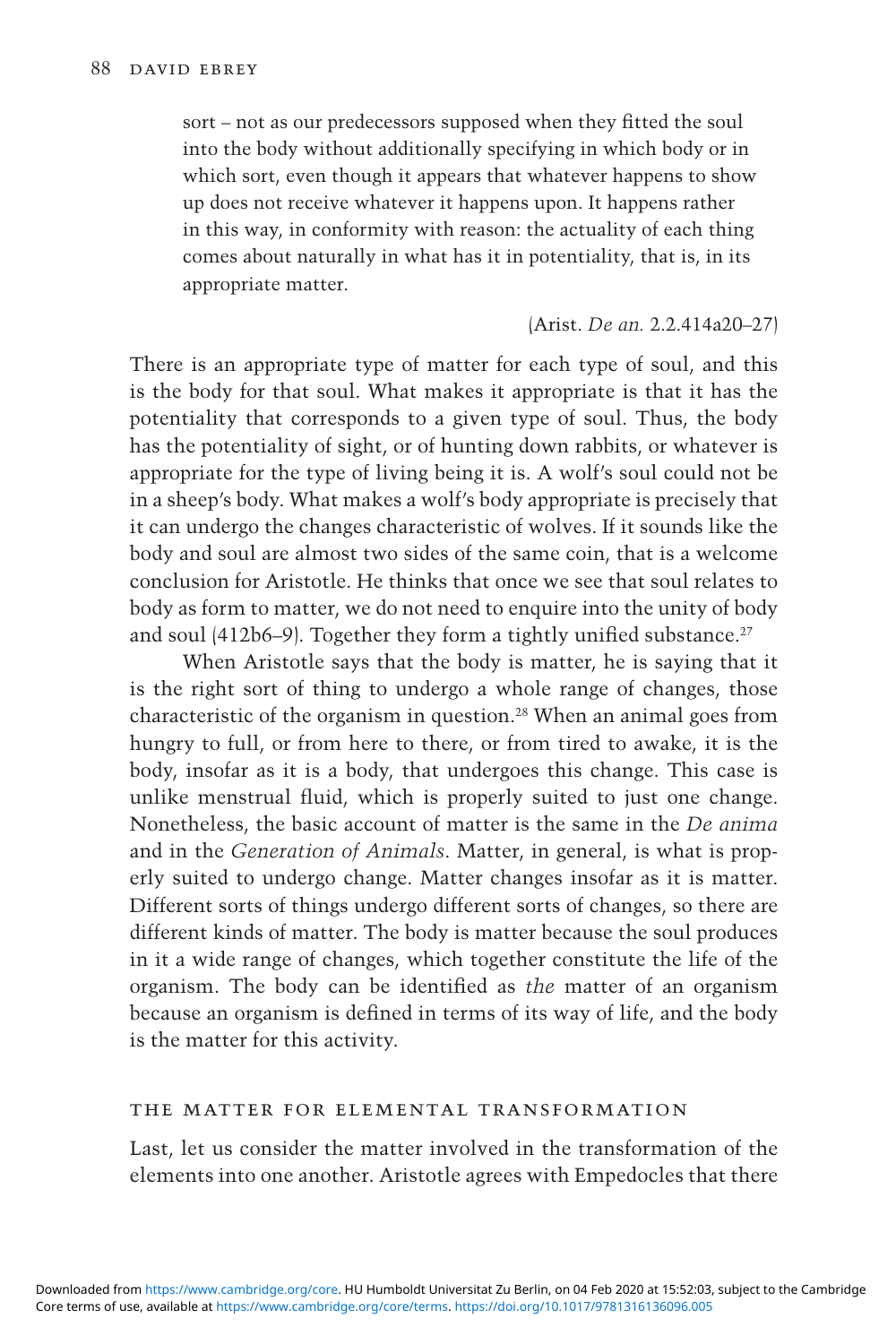are four elements (at least within the sublunary sphere): earth, air, fire, and water. He discusses them in a number of places in the corpus, in most detail in *De caelo* (On the Heavens) 3 and 4, *Meteorology* 4, and *Generation and Corruption* 2. *Generation and Corruption* 2 is his most extensive discussion of their transformation, so we will focus on it here. Aristotle clearly is committed to there being matter in this transformation, but it is controversial how to understand it. The traditional view is that he is committed to something called 'prime matter', which is pure potentiality, not actually anything, and which remains through the transformation of the elements.29 This is generally treated as something that remains through all changes, not simply elemental transformation, and which has the potentiality to become anything. It is thought of as 'pure' matter, as opposed to informed matter, which is thought of as matter combined with some form. It is easy to see how this notion of matter could naturally lead one to think of matter as featureless stuff.

Let me briefly lay out my alternative before providing evidence for it. Aristotle thinks that there are several broad types of change; one type, substantial change, involves a substance coming-to-be, and another type, alteration, involves a change between affections that are strict contraries (not mere contradictories). In Aristotle's natural works, he considers the elements substances (e.g. *Physics* 2.1.192b8–13 and *De caelo* 3.1298a29–b1), and so, as we would expect, he says that the transformation of one element into another is a type of substantial change (*Gen. corr.* 1.4.319b14–21).30 I argue that, nonetheless, elemental transformation works the way that alterations work. Although the elements do not themselves have contraries (as would be needed for an alteration), they are each essentially characterised by two strict contraries from among the pairs: hot/cold and wet/dry. Because of this, a change between the elements works the same way as an alteration, and so the sort of matter involved in the transformation of the elements is the sort needed for an alteration. Aristotle argues that in an alteration there is a single matter that is able to take on both the contraries, the one at the beginning and the one at the end of the change. When changing from hot to cold or from wet to dry, there is the same sort of matter at the end as there is at the beginning, because the sort of thing suitable for becoming hot is exactly the same as the sort suitable for becoming cold. Since elemental transformations simply involve changing whether an element is hot or cold or whether it is wet or dry, all of the elements will have the same matter for their elemental transformations. But we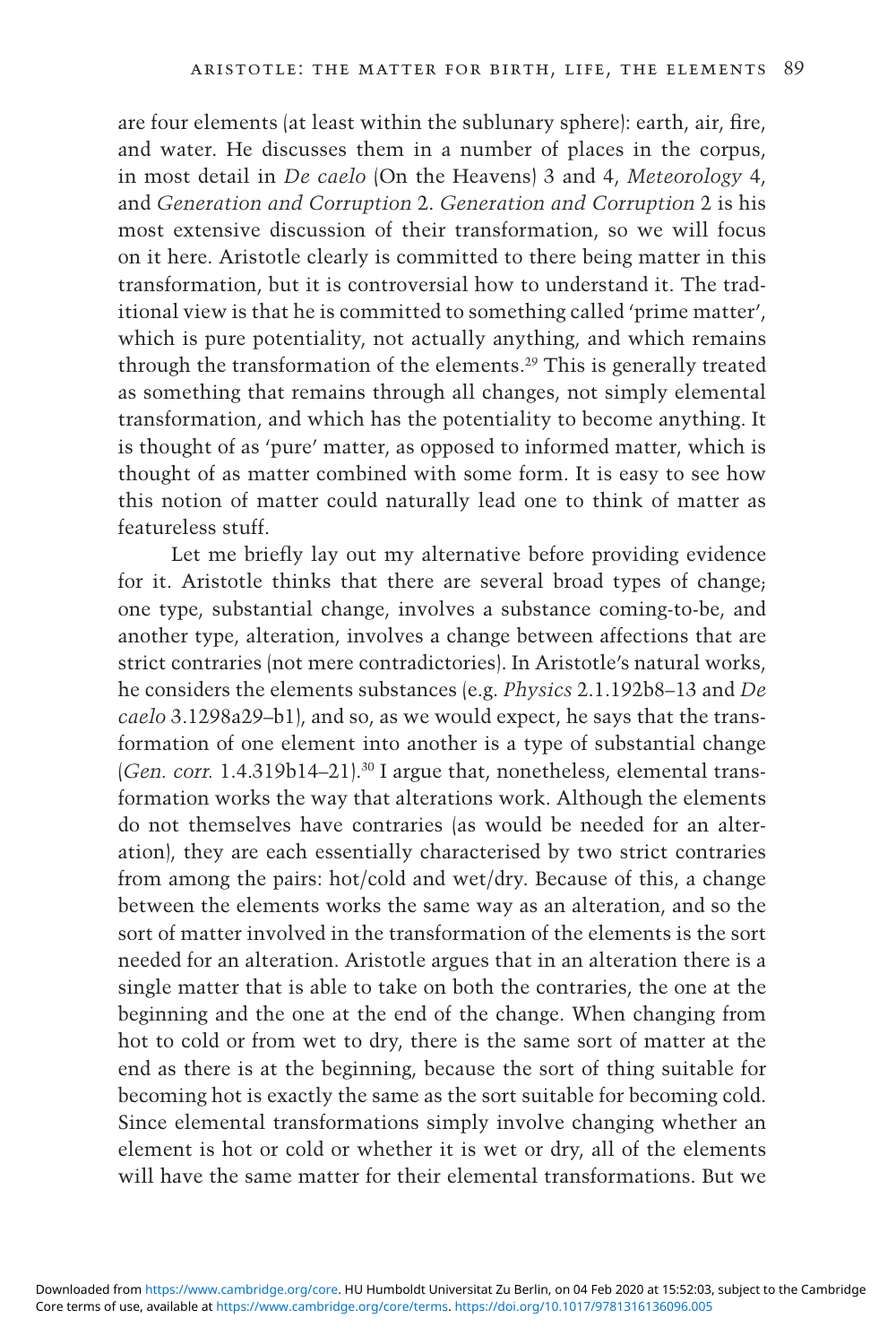should not think that this matter is a pure potentiality to become anything; instead, it is simply a potential to become hot or cold, wet or dry. And we should not think that this sort of matter is involved in every change; instead, this matter is precisely suited to elemental transformation and so only involved in it and related changes.

Let us turn to the evidence for this interpretation, filling it out in the process. Aristotle's fullest description of this matter is in a very difficult passage in *Generation and Corruption* 2.1:

Our own theory is that whereas there is a sort of matter of the perceptible things, this is not separable but is always with a contrariety, from which the things called 'elements' come to be. A more precise account of them has been given elsewhere.<sup>31</sup> However, since according to the present approach too [in addition to that of the *Timaeus*, which he has just been discussing] the primary bodies are from the matter, we must give an account of these too, regarding as a principle and first the matter that on the one hand is inseparable but on the other hand underlies the contraries (for neither is the hot matter for the cold nor the latter for the hot, but the underlying thing is matter for both); so first that which is potentially perceptible body is principle, and secondly the contrarieties (I mean, for example, heat and cold), and then thirdly fire and water and the like. For these change into one another, and it is not as Empedocles and others say (for there would be no alteration); but the contrarieties do not change.

(Arist. *Gen. corr.* 2.1.329a24–b3)32

Aristotle is clear at the beginning that there is a matter from which the elements come-to-be. (He calls them 'the things called "elements"' in order not to endorse that they really are elements. Calling them 'elements' suggests they are the simplest things, but it turns out that they are composed of matter and contrarieties.<sup>[33</sup> What is this matter for the generation of the elements? Aristotle says that it 'underlies the contraries' and that it is 'perceptible body in potentiality'. In the next chapter he identifies the contraries as the essential features that differentiate each element from the others, making each the element that it is. An element is differentiated by possessing contraries from among the pairs hot/cold and wet/dry: fire is hot and dry, air is hot and wet, water is cold and wet, earth is cold and dry. Aristotle is saying that the matter for the elements underlies the contraries, which turn out to be hot/cold and wet/dry.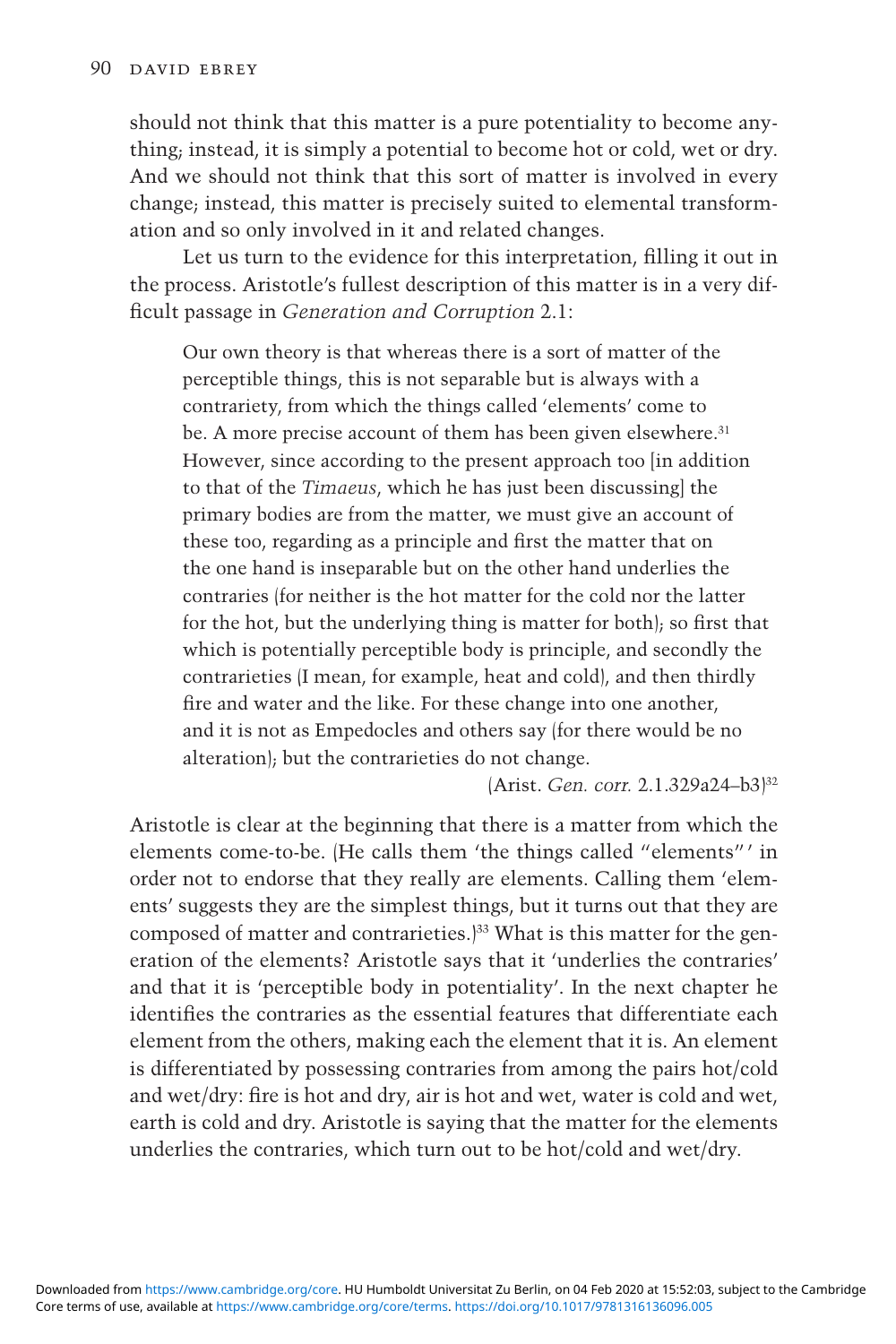In the passage, Aristotle prioritises and contrasts the matter with the contrarieties: 'so first that which is potentially perceptible body [i.e. matter] is principle, and secondly the contrarieties' (329a32–34). This is connected to the previous clause, where he says that the matter underlies the contraries and that it is a principle and first. This speaks against the suggestion that Montgomery Furth and Mary Louise Gill have developed that a contrary from one pair (e.g. hot or cold) can serve as the matter for a transformation between the other contraries (e.g. from wet to dry).<sup>34</sup> Aristotle here contrasts matter with the contraries and prioritises it over them; thus, matter cannot be the same as one of them.35 Moreover, the Furth–Gill interpretation runs into a problem with something Aristotle reminds us of at the end of the passage: that the contrarieties do not change. This recalls Aristotle's first argument in *Physics* 1.6 for needing an underlying thing (189a20–27). Contraries are not the sort of thing to undergo change; we need a third thing to change, which he identifies in *Physics* 1.7 as the matter, with a reference back to this 1.6 argument (190b23–33).36 Just as the soul, insofar as it is a soul, does not undergo change, so too contraries, insofar as they are contraries, do not change. To put it somewhat differently, the contraries themselves do not have a potential to undergo change, and that is precisely what is required of matter. Furth and Gill's suggestion is driven by the thought that matter must remain through the change. But even if we accept this, Aristotle requires matter to do something else: it must be suitable for undergoing a given change. And neither hot nor cold is suitable for becoming wet or dry. Again, the focus on finding something that remains has drawn interpreters away from identifying matter as something with the appropriate potentiality. Furth and Gill are explicitly motivated by trying to avoid positing prime matter. My account offers another way to do that.

One of Aristotle's central claims is that this matter that underlies the contraries is the same in different elements. In the passage quoted above, he says that the underlying thing is the matter for *both* of the contraries. We see a similar thought in *Gen. corr.* 2.7:37

The sort of thing I mean is that water can come to be from fire, and fire from this, since there is something in common, the underlying thing.

(Arist. *Gen. corr.* 2.7.334a23–25)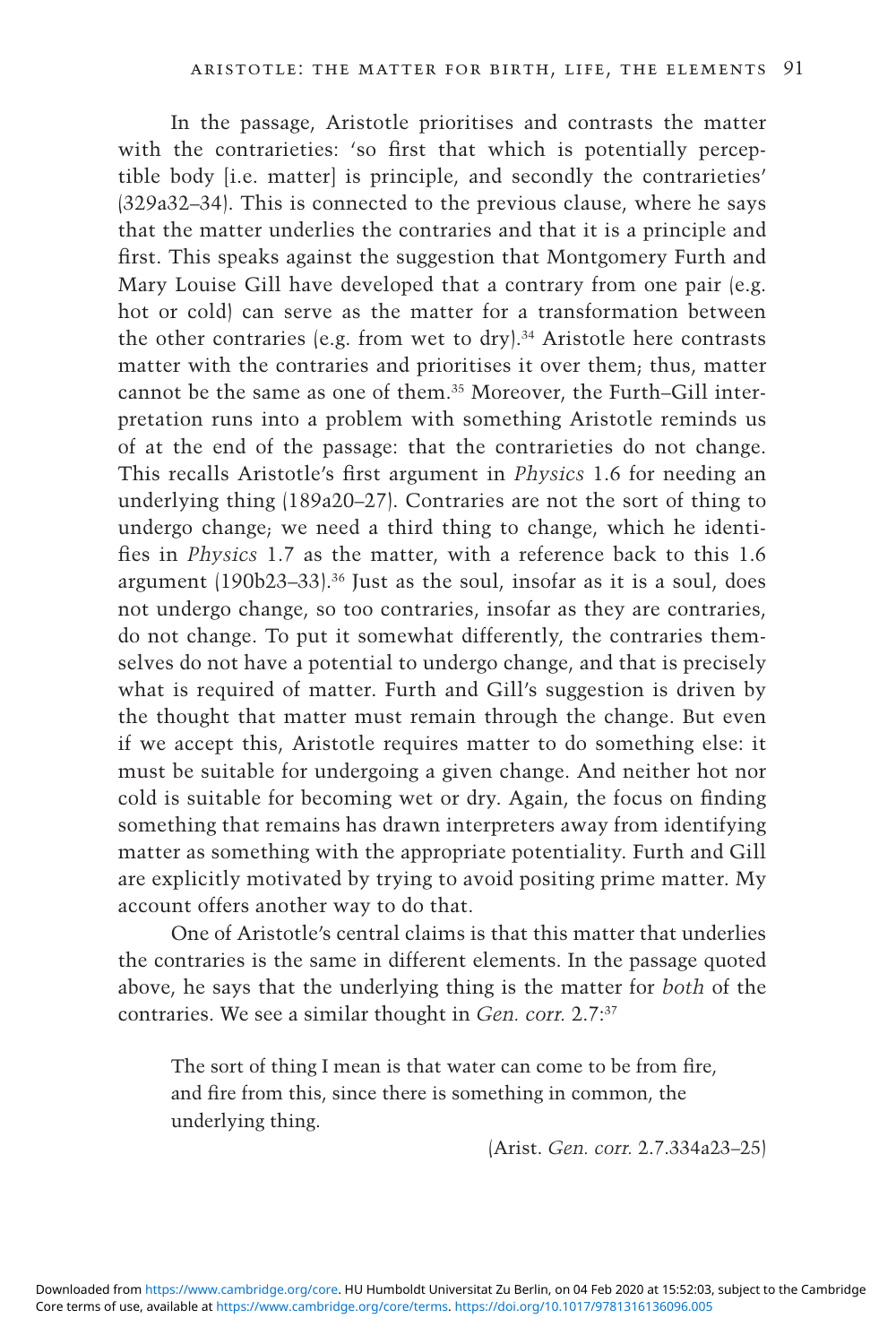Aristotle says that there is an underlying thing in common between fire and water. It might seem that this is supposed to follow from the fact that water can come from fire. This sort of reading might lead you to think that matter always remains through every change, which, in turn, would mean that some matter must remain in the case of animal generation. But note that in the above passage Aristotle is explaining not merely why water can come from fire, but also why fire can come from water. His explanation for this reciprocal relationship is that they have an underlying thing in common. By contrast, while menstrual fluid can transform into an animal, an animal cannot transform into menstrual fluid.38 The fact that elements have common matter is what explains their ability to reciprocally transform, which cannot happen in animal generation. Hence, this passage gives us no reason to expect a common matter in other types of generation.39

Fire and water have a matter in common because of the specifics of how the elements transform into one another. The elements are transformed by changing which contraries they have from among the pairs hot/cold and wet/dry. The matter for the elements is the thing that underlies these primary contraries. Normally, for Aristotle a change between (strict) contraries is a form of alteration. So it is worth considering Aristotle's account of what underlies in cases of alteration, which he discusses in *On Generation and Corruption* 1.6:

What is more, it is impossible for there to be alteration, or segregation and aggregation, unless there is something which acts and something which is affected. For, those who posit several elements make them come to be by their acting upon and being affected by one another, and equally those who make them come to be from a single element cannot avoid speaking of action. And Diogenes is right to say that if it were not the case that everything is from a single thing, there would not be any acting upon or being affected by one another, e.g. what is hot being cooled, and vice versa – for heat and cold do not change into each other. What changes is clearly the underlying thing; so objects between which there is action and passion necessarily have a single underlying nature. But it is not true to say that everything is of this kind, but only those things which affect one another.

(Arist. *Gen. corr.* 1.6.322b9–21)

Alteration requires acting and being affected. And when one thing acts on another, the other acts back on it. Aristotle thinks that whenever a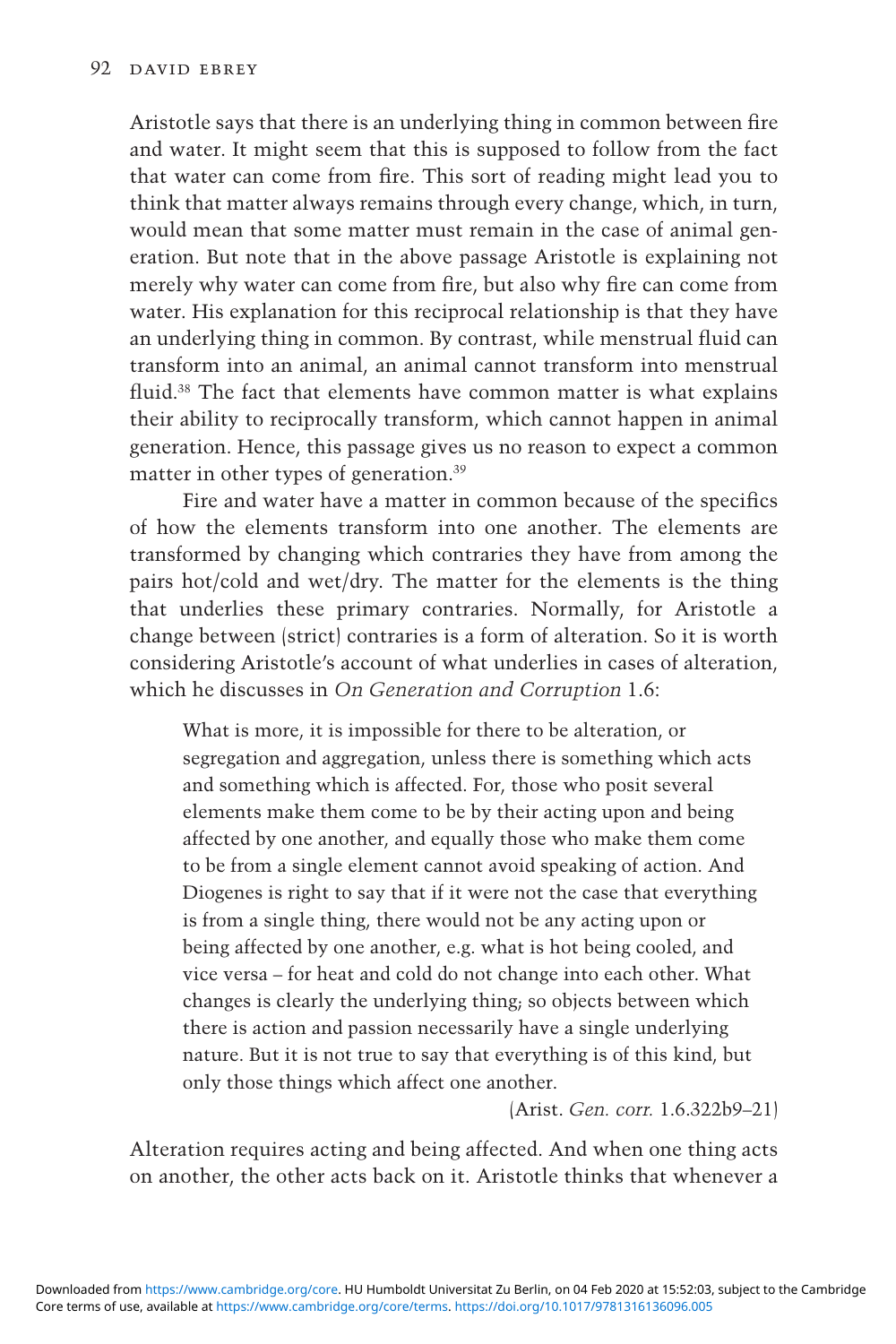thing is affected it becomes like the thing acting on it. He uses as his example heat and cold, which, as we have seen, turn out to be differentiae of the elements. A cold thing becomes hotter when a hot thing acts on it, and the hot thing in turn becomes colder. Aristotle says that there must be the same underlying nature shared between hot and cold things in order for them to be able to affect one another. Intuitively, this makes sense. The sort of thing that is hot is the same as the sort of thing that is cold, and this is why hot and cold things can be affected by one another. In general, changes between strict contraries are changes between things that share an underlying nature.<sup>40</sup> Normally, such a change is simply a case of alteration. But in the special case of the elements, it is a substantial change between things with the same underlying nature, since the elements are substances differentiated by strict contraries.<sup>41</sup>

We can now return and provide a fuller answer to why there is not a common nature in the case of the generation of animals. The basic reason is that animals are not differentiated by contraries; thus, the matter for the creation of an animal is not the matter for a contrary. But why not think there is a common nature in all cases, rather than only in those between contraries? This is because the right sort of thing to become hot is something that has the same nature as the things that *are* hot. But the right sort of thing to become a rabbit is not something that has the same nature as the things that are rabbits. Rabbits only come from something suitable for becoming a rabbit, and making this is a complicated biological process. You cannot just take a rabbit, turn it into something else, and then directly make another rabbit out of that. By contrast, you can take something that is hot, chill it, and then make it hot again. This is why Aristotle says in the first passage quoted in this section, from *Gen. corr.* 2.1, that the matter 'underlies the contraries', without in any way restricting it to being a matter for *becoming* something new.42

Why should we think of the elements as having a single matter, rather than two matters, given that the ability to become hot or cold seems independent of the ability to become wet or dry? By the same token, one might worry that we should not think of the elements themselves as having a unified nature, given that they are defined in terms of being hot or cold as well as wet or dry.43 The answer, I suggest, is that Aristotle thinks of these pairs of contraries as two aspects that together form a whole. Aristotle argues in *Gen. corr.* 2.2 that these two pairs are the fundamental features that make something tangible.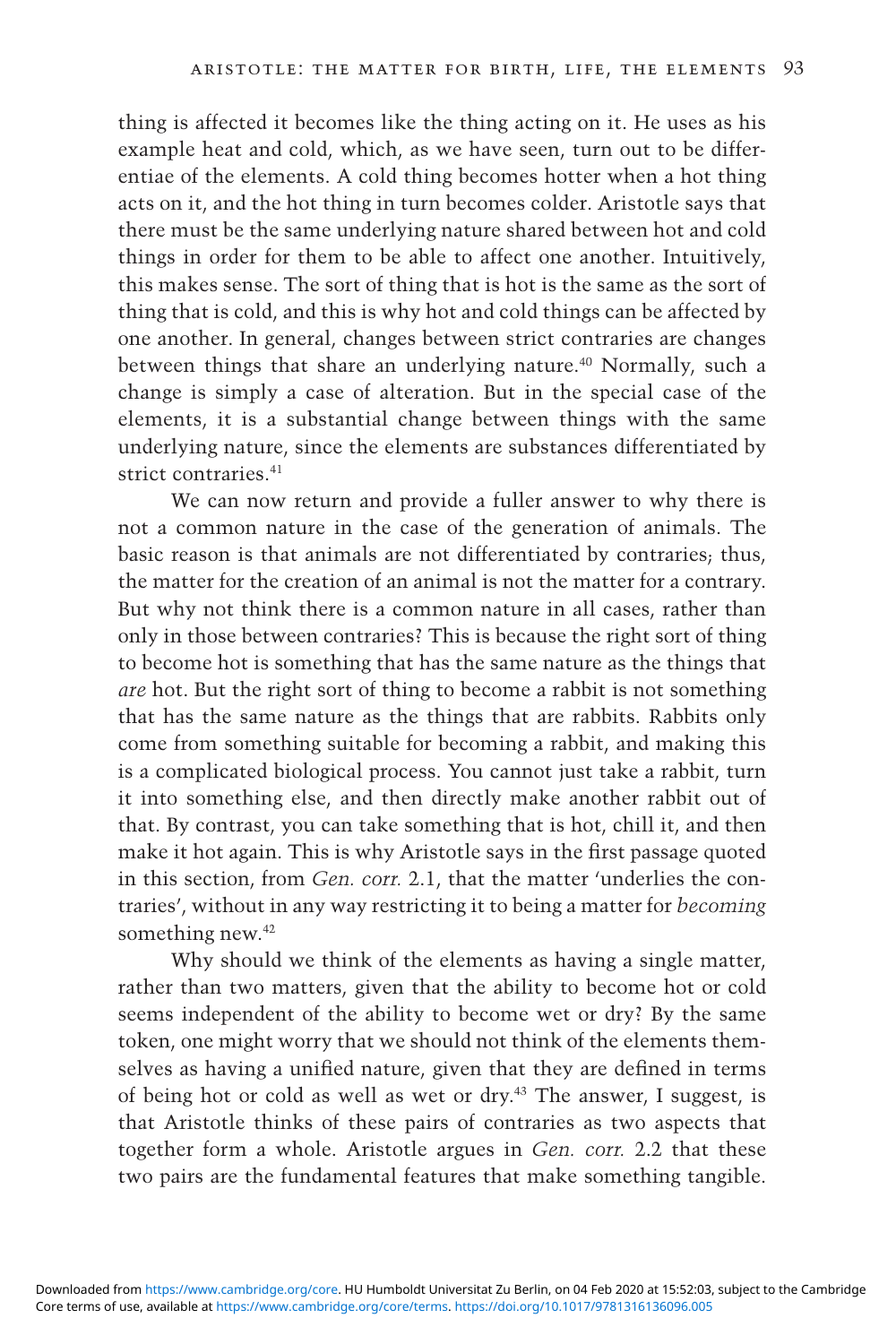Something cannot be wet or dry on its own; it must be paired with hot or cold. Once we see hot/cold and wet/dry as the two basic dimensions of being tangible, we can see why Aristotle would think the nature of each element is unified – each is tangible in a fundamentally different way. The matter of the elements is unified, in turn, as the potentiality for being tangible. This is why Aristotle refers to the matter of the elements, in the *Gen. corr.* 2.1 passage quoted above, as 'the matter of perceptible bodies'. This is not an accidental formulation – it is the matter of perceptible bodies *qua* perceptible bodies. The most fundamental form of being perceptible is being tangible (*Gen. corr.* 2.2, *De an.* 2.2), so the matter of perceptible bodies is the matter that is able to take on any of the basic ways in which something can be tangible.

We have seen why Aristotle thinks that all four elements have the same matter. This means, at a minimum, that there is the same type of matter at the beginning of an elemental transformation as there is at the end. Does it also mean that the same token matter remains through the change? In other words, is the matter at the beginning numerically identical with that at the end? Aristotle does not seem to say anything one way or another that would directly commit him to its being the same token matter.<sup>44</sup> In general, he does not seem very concerned with such individuation questions in *Generation and Corruption*, although commentators are often extremely interested in this. To the extent that Aristotle thinks that only actual substances can be described as 'a this' (*tode ti*) and to the extent that what we individuate are this's, he should not think that the matter is the sort of thing that would remain. More importantly, even if he does think that it remains, this would not be because it is essential to matter that it remain, but rather because of some specific feature of the change in question.<sup>45</sup> There is nothing about his basic notion of matter that requires the matter for the elements to remain.

There is one important way in which the matter for the elements is different from other types of matter. Whereas the menstrual fluid and the body have independent, actual features insofar as they are matter, the matter of the elements does not seem to have any independent, actual features of its own. The menstrual fluid has certain actual features that partially ground its potential for reproduction (e.g. a certain temperature) and the eagle's body has certain actual features that partially ground its potential to fly (e.g. large wings). By contrast, Aristotle does not suggest that the matter of the elements has any actual features, and there are good reasons for him not to attribute any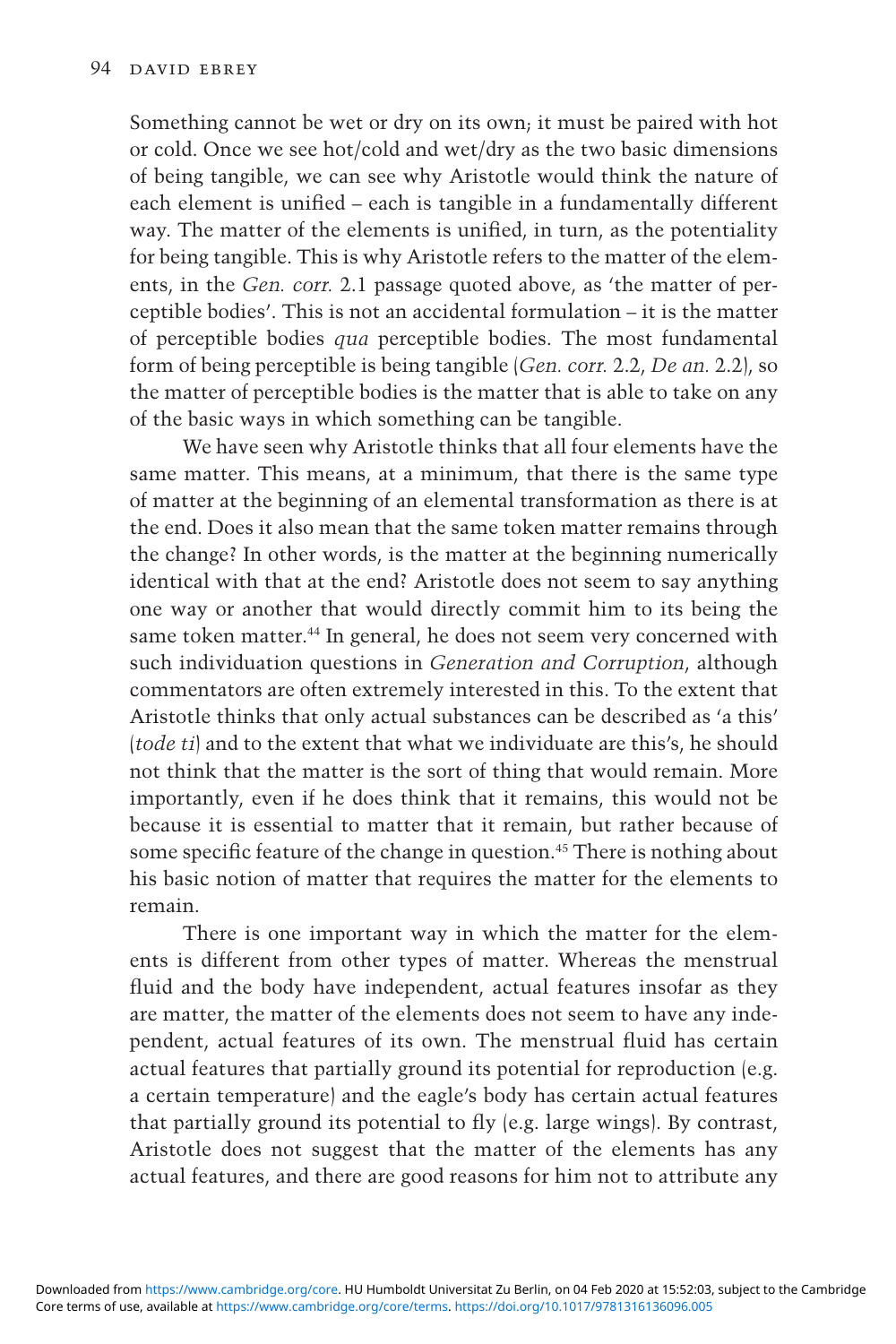to it. Aristotle thinks that each element has actual features and from this we can tell that it has potential features. Anything that is hot and wet is able to be hot and wet and so also able to be cold and dry. Hot/ cold and wet/dry are the most basic features of being a body, and so no other actual features could be metaphysically prior to them. If the potential to be hot/cold and wet/dry were explained by some prior, actual feature, this feature would, in turn, be prior to hot, cold, wet, and dry. But that contradicts them being the most basic features, so the potential to be hot/cold or wet/dry must not be grounded in some prior, actual feature. It is a brute potential that the elements have. We can refer to each element insofar as it has this potential to be tangible body. When we do so, we refer to it as matter.<sup>46</sup> This is parallel to the way that a living thing undergoes changes insofar as it is a body, i.e. matter. But, unlike a body, the matter of the elements has a pure potentiality and so to this extent there is something right about the traditional notion of prime matter. Unlike other types of matter, the matter of the elements has a potentiality that is not grounded in any actuality. But, unlike prime matter, the matter of the elements cannot become anything whatsoever, only tangible body. And unlike prime matter, it is not crucial that it remain through change.

While interpreters do not typically explain why they actively try to avoid the prime matter interpretation, we can see why they would. It seems to involve a sort of metaphysically extravagant, magical thinking: the idea that there is something that is actually nothing, but potentially everything, which remains through every change. The interpretation I've offered is not metaphysically extravagant in this way. One might think that every ability is grounded – at least in part – in some metaphysically prior, actual feature, the way that glass's ability to break is grounded in the actual molecular structure of glass. But it is not clear that every ability is grounded in this way. My suggestion is that Aristotle thinks that the elements' potential to be a perceptible body is not due to some prior, actual feature of the elements. Contemporary physics suggests that the ability to be hot/cold and wet/dry is at least partially due to more basic molecular features. But it is not clear that in contemporary physics every potentiality must be grounded in prior actual features. For example, is there some actual feature of electrons that gives them the potential to move from one atom to another? Or is this a brute potentiality that electrons have, not grounded in some prior actual feature? If we supposed that this is a brute fact about them, that would not make this ability spooky or metaphysically extravagant.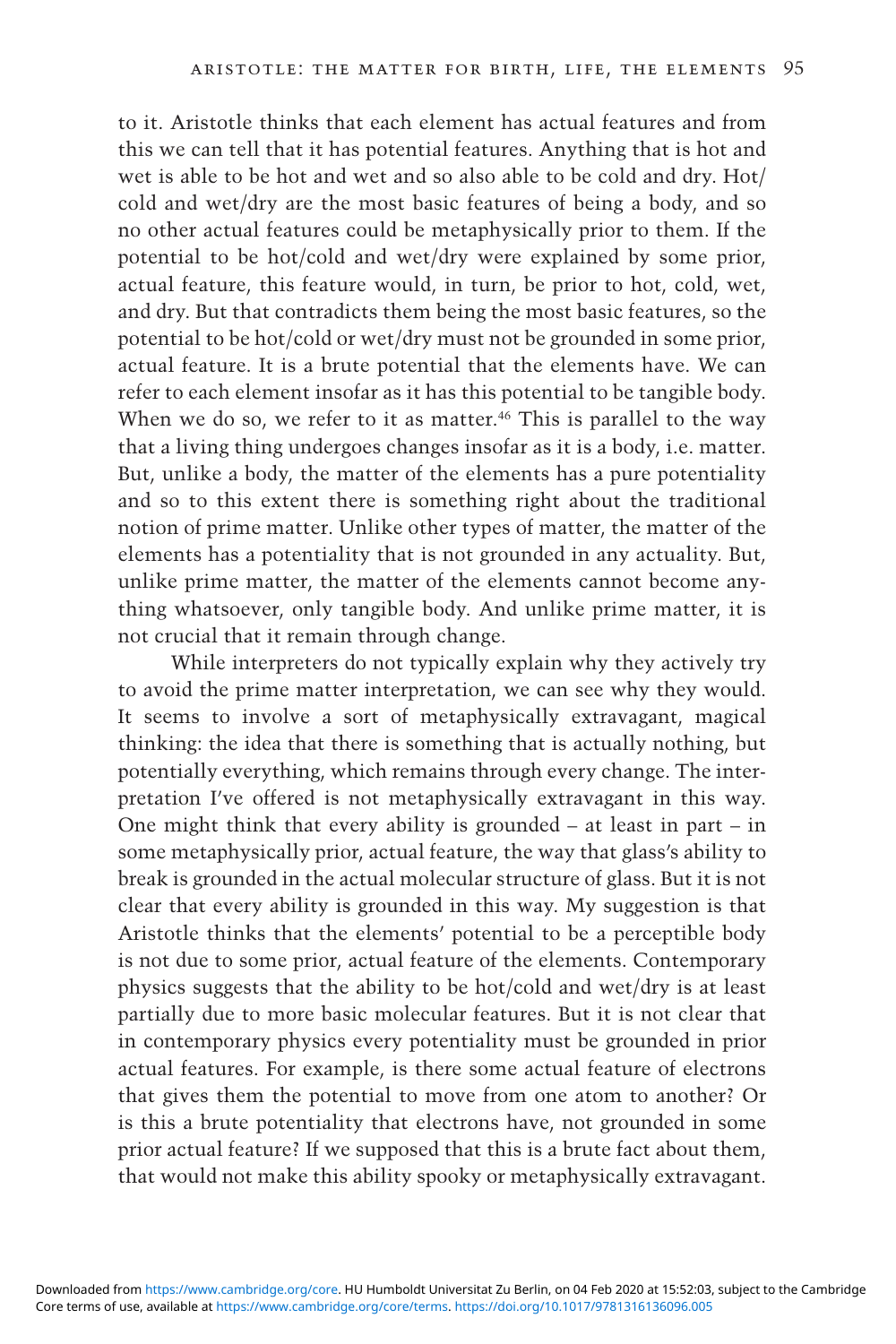Similarly, the matter of the elements, according to Aristotle, has a brute potentiality, an ability to be any of the four basic types of tangible body, and this is not grounded in some more basic feature that they have. There is nothing spooky about this.<sup>47</sup>

### Conclusion

Aristotle thinks that a fundamental feature of the natural world is that the things in it change. Thus, if we want to understand things in the natural world, we need to understand their changes. In order to understand a change, we need to grasp what is suitable to undergo this change. To grasp something in this way is to consider it as matter. Given that different things are suitable for different types of changes, there will be different types of matter, and the features of these types of matter will differ depending on the change in question. An animal's menstrual fluid is very different from its body, which is very different from fire and water insofar as they can become cold or dry. Nonetheless, Aristotle's notion of matter is fundamentally the same across a variety of scientific contexts: it is a thing insofar as it is able to undergo a given change. Examining Aristotle's scientific works helps us understand how he thinks of different sorts of matter, that is, how he thinks about the things suitable for undergoing different natural changes.

#### **NOTES**

I'd like to thank Andreas Anagnostopoulos, Emily Fletcher, Chris Frey, Monte Johnson, Sean Kelsey, Mary Krizan, Anna Schriefl, and Liba Taub, for their helpful comments on drafts, as well as the participants at the 2016 Oxford Workshop on Matter.

- 1 Only the *De anima* (On the Soul) is controversial. Shields 2016, for example, has recently argued that some parts of the work should be considered first philosophy (i.e. metaphysics) rather than natural philosophy. The parts I discuss here are uncontroversially natural philosophy.
- 2 For an introduction to interesting issues in Aristotle's biology, I suggest Gotthelf 2012a.
- 3 This chapter focuses on Aristotle's natural philosophy, occasionally referring to his *Metaphysics* but without relying on this work. It is often difficult to determine the dialectical structure of the *Metaphysics*, and there are questions about how to understand it as a science distinct from natural philosophy. My approach here is to provide an account of matter in the natural works, taken on their own; we can then ask how this relates to Aristotle's account of matter in the *Metaphysics*.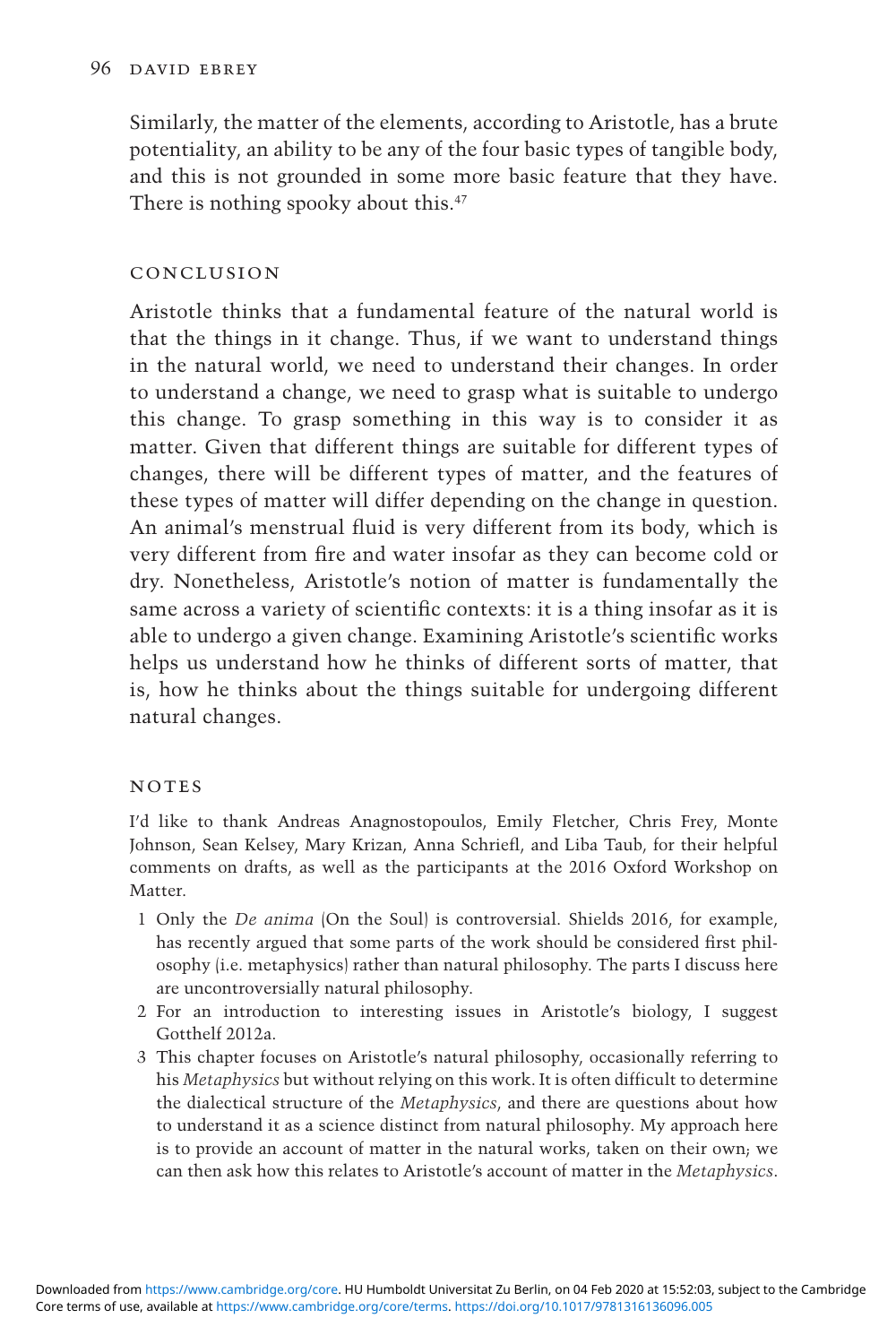I think we should keep open the possibility that Aristotle operates with a broader notion of matter in parts of the *Metaphysics* than he does in his natural works.

- 4 In *Generation and Corruption*, Aristotle says that 'what is most strictly matter is the substratum receptive of generation and corruption; but, in a way, so is that of other changes, since all substrata are receptive of contrarieties of one sort or another' (320a2–5, Williams trans.). Cf., *Metaph.* 7.1.1042a32–1042b3, and 11.2.1069b9–20. Just as Aristotle is frequently interested in power (*dunamis*) not merely in the 'most strict' (*malista kuriôs*) sense (cf. *Metaph.* 8.1), so also he is frequently interested in matter not merely in the most strict sense. Aristotle discusses the matter of place (which is what allows the stars to move) in *Metaph.* 7.1.1042a32–1042b6, 7.4.1044b6–8; 8.8.1050b20–24, 11.2.1069b24–26.
- 5 The first article was King 1956. The debate was at its most intense in the 1970s. For recent discussions, see Krizan 2013 (with useful bibliography) and Henry 2015, 2019.
- 6 Ultimately, I think this notion is deployed throughout Aristotle's natural philosophical works, but here I limit my claims to these three treatises. It would be interesting if there are exceptions, given the broad coherence of his notion across his natural philosophy.
- 7 I argue that this is the notion of matter in *Physics* 1 in Ebrey 2007 and Ebrey unpublished.
- 8 The classic defence of this view is Lennox 1987.
- 9 For a classic statement of this problem, see Charlton 1970, 76–7.
- 10 I argue for this at length in Ebrey 2007 and Ebrey unpublished Henry (2015, 2019) also closely considers *Physics* 1 and *Generation and Corruption* 1 and argues that matter need not remain through change.
- 11 This is argued for in Gelber 2010. See *Physics* 3.3 for the general view that changes happen within the patient.
- 12 For a complementary account, which discusses the role of these motions at much more length, see Gelber 2010, especially section 6.
- 13 For a classic statement, see Peck 1942, xii–xiii.
- 14 For a discussion of blood as matter in the *Parts of Animals*, see Ebrey 2015.
- 15 E.g. Charlton 1970 (esp. 73); Ackrill 1972/3; Shields 2016 (esp. xvii–xxviii).
- 16 All *De anima* translations from Shields 2016.
- 17 The exception is reason (*nous*). See note 28.
- 18 This is emphasised in *De anima* 1.3–I.5; see especially 406a2, 408b30–31, 411a24– 26. For a general discussion of the importance of this for Aristotle's conception of the soul, see Menn 2002.
- 19 Those who think that strictly the organism engages in its characteristic activities, but not the body, include Barnes 1971/2, 103 and Menn 2002, 100–1. Before discussing the textual support for this, suppose it is correct. If so, then (as Menn says) these activities would happen in virtue of changes within the body (except in cases of pure contemplation). The parallel with the craftsman is instructive. When a builder builds a house her hammer changes, and not coincidentally. At the same time, the builder builds the house, not her tools. This is because the builder is the unchanging efficient cause of the change (cf., 416a34–b3). The builder's body changes because of her soul; thereby, the whole builder changes. When we attribute a change to an entire organism, we are crediting its soul, as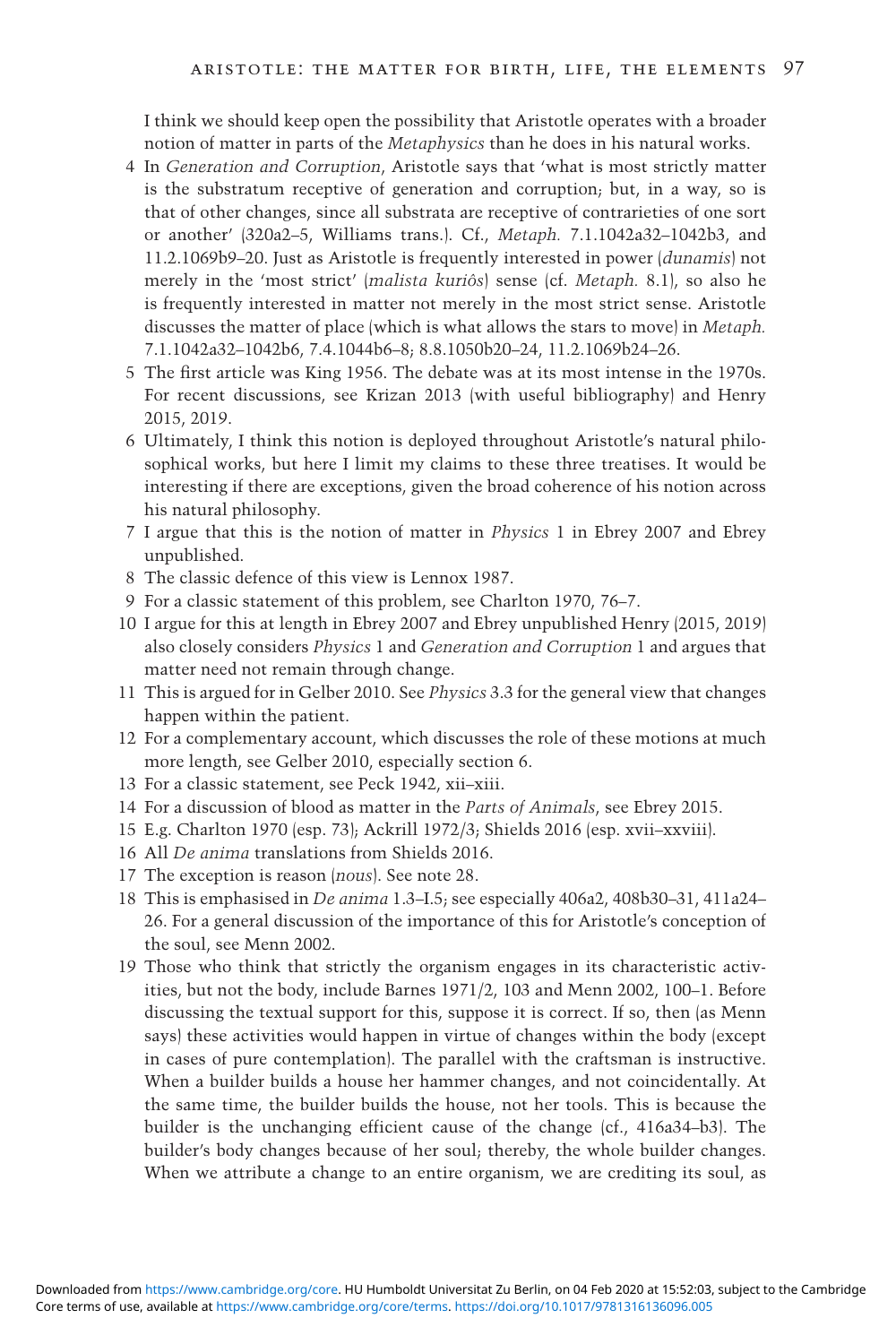form and efficient cause, as well as its body, as matter. The main passage cited for thinking the whole organism engages in its activities, not the body, is in *De an.* 1.4 (408b11–16). Note that Aristotle does not mention the body here at all; he simply says that it is better to say that the human pities or learns or thinks than that the soul does. For a thoughtful discussion of what we can conclude from this passage, see Lorenz 2007, 215–19.

- 20 Menn 2002, 108–12.
- 21 It is very tricky to translate these terms. *Dunamis* is sometimes translated 'capacity', sometimes 'ability', sometimes 'potentiality'. I have chosen the traditional 'potentiality' here because it seems to bridge cases that we would call a capacity, those we would call an ability, and those that seem broader than a single ability. The downside is that this term seems more abstract and theoretical, whereas the word itself is ordinary Greek. I take Aristotle to use *entelecheia* and *energeia* interchangeably in the *De anima* 2.1 and 2.5 (e.g. 412a26–27), although they may have slightly different emphases. Sometimes they refer to activities or changes, at other times to things that are not changing. I have translated them as 'actuality', although this downplays their connection to change. See Beere 2009, 3–5, 169–219 for a clear discussion of these issues and a proposal for how Aristotle understands the single notion of being *energeia* in *Metaphysics* Theta.
- 22 *Pace* Whiting 1992, 88–9, who takes the body to be a potentiality for the second actuality, which would make the body a first actuality.
- 23 In my view, the soul relates to the body in this self-reflexive way because organisms are natural things, and these have their principle of movement and rest inside of themselves (*Physics* 2.1.192b20–23), whereas artificial things, such as the products of carpentry, do not.
- 24 For a related idea, very briefly expressed, see Frede 1992, 104. Lorenz 2007, esp. 211–19, develops the idea that in sense perception the soul undergoes the change from first to second actuality while the sense organ undergoes an ordinary change, altering the organ.
- 25 E.g. *Gen. corr* 1.5.321b29–32; *Mete.* 4.12.390a10–12; *De an.* 2.1.412b19–26; *Part. an.* 1.1.640b34–641a34; *Gen. an.* 2.1.734b24–27. For a general discussion of this 'homonymy principle' and its relevance to Aristotle's notion of a body, see Frey 2007, especially section 2.
- 26 Ackrill 1972/3.
- 27 Frey 2015a, esp. 19, argues for a stronger form of unity, which is compatible with the one suggested here.
- 28 There is one exceptions to this, or perhaps two. First, Aristotle thinks that there is no bodily organ for the exercise of reason, although he seems to think that every exercise of reason involves an exercise of imagination, which does have a bodily organ. Second, it is controversial whether the body changes when we perceive. Burnyeat 1992 provocatively claims that there is no physiological change when we perceive. For a recent survey and proposed resolution, see Caston 2005, and for another account, Lorenz 2007. The current scholarly consensus, which I share, is that there is some sort of physiological change in the sense organ, although the exact nature of this is disputed.
- 29 The classic statement is Zeller 1897, 347–8.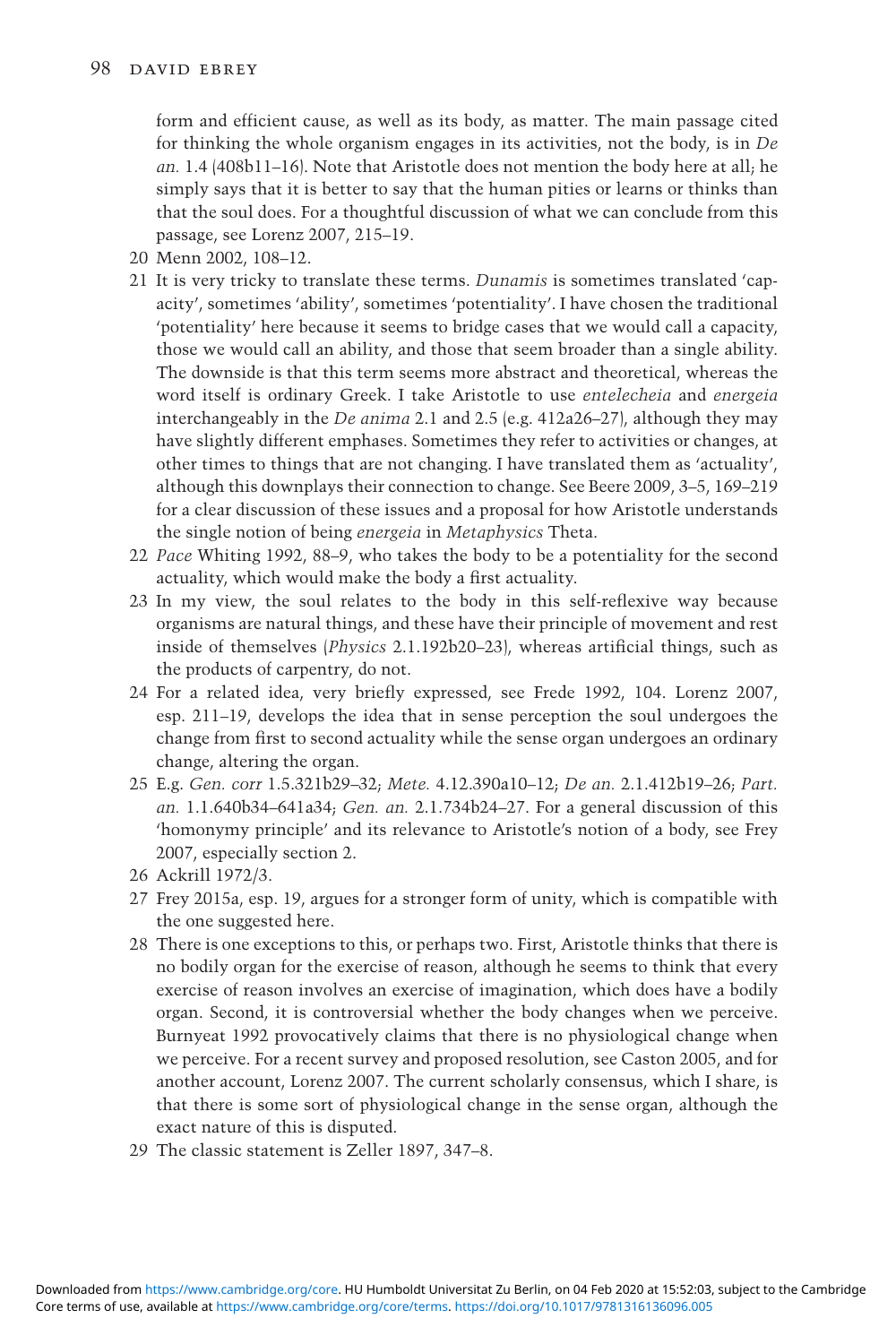- 30 Famously, in *Metaphysics* 6.16 (1040b5–10), Aristotle denies that the elements are genuine substances. But elsewhere in the *Metaphysics*, he says that they are substances (*Metaph*. 4.8.1017b10–14, 6.2.1028b8–13, 7.1.1042a6–12). More importantly, I see no evidence for such doubt in Aristotle's natural philosophy (*pace* Gill 2009). He routinely puts them in his lists of substances, and treats them as such. Moreover, change between elements is one of his two examples of substantial change in a chapter on this topic, *Gen. corr.* 1.4 (319b14–21). In my view, Aristotle uses a higher standard for being a substance in *Metaphysics* 6.16 than he requires in his natural philosophy. This said, my account can be accepted even if (like Gill 2009) one does not accept that the elements are genuine substances in Aristotle's natural works.
- 31 It is controversial what 'from which' refers back to in the first sentence, and what 'them' and 'elsewhere' refer to in the second sentence. For my purposes this does not matter. For a discussion of the issues, and alternative accounts, see Williams 1982, 154–6; Gill 1989, 244–5; Broadie 2004, 140–2.
- 32 My translation of this passage draws primarily from Broadie 2004, 140, as well as Williams 1982 *ad loc.* and Gill 1989, 244. Other translations of the *Gen. corr.* are from Williams 1982, lightly modified.
- 33 Crowley 2008 argues that we should not translate the phrase 'so-called elements'. I agree as a matter of translation, but think that nonetheless Aristotle's considered view is that strictly they are not elements. Cf., *Timaeus* 48b–c, where Timaeus similarly denies that the things called elements really are such. I take Aristotle in this passage to use 'contrary' and 'contrariety' interchangeably.
- 34 Furth 1988, 221–7; Gill 1989, ch. 2 and appendix. Krizan 2013 distinguishes between a matter that the element is composed of, and a distinct matter that remains through the change. The latter, which she calls the 'material constituent', functions the way that matter does for Furth and Gill. She offers no direct evidence that Aristotle thinks that there are these two sorts of matter. The account I offer here resolves Krizan's puzzles without positing these two different types of matter.
- 35 Gill 1989, 245, suggests that Aristotle means that in a given change, one contrary (e.g. hot) will be matter, which is the prior principle, and contraries from the other spectrum (e.g. wet and dry) will be the 'contraries' that are the second principles. Certainly, the natural reading of the passage is that the matter is distinct from any contraries, and that it underlies them. Aristotle never says that he is restricting his claims to only one pair of contraries. Moreover, he identifies matter simply as 'perceptible body in potentiality'. What counts as 'perceptible body in potentiality' should not change depending on whether a change happens in the hot–cold spectrum or the wet–dry spectrum; thus, the matter should be the same in both cases. Below I discuss why Aristotle calls this matter 'perceptible body in potentiality'.
- 36 Gill 1989 says, 'If for Aristotle the hot and the cold were not the sorts of entity that could serve as the matter for something, his statement is bizarre' (245). To the contrary, his point in *Physics* 1.6 (repeated in 1.7) is precisely that contraries, in general, cannot undergo change, which is why we need matter.
- 37 See also *Gen. corr.* 2.5.332a17–18, where the term 'matter' is used. Aristotle moves back and forth between claims about matter and claims about the underlying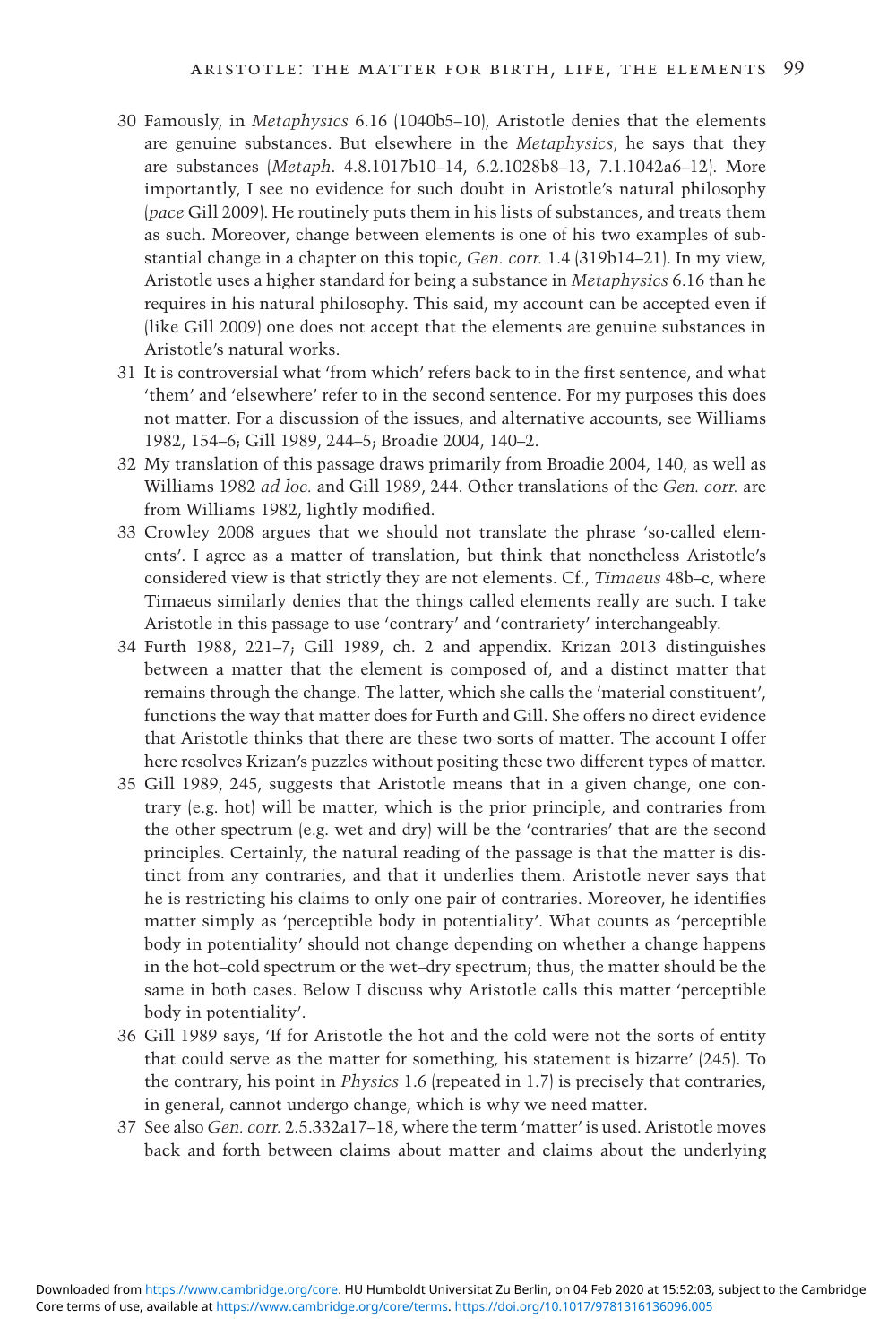thing in *Generation and Corruption*, just as he does in *Physics* 1. Sometimes he uses 'underlying thing' as a broader term that encompasses more than just matter.

- 38 Of course, adult female animals sometimes produce menstrual fluid, but such animals are not transformed as a whole in this process.
- 39 Williams 1982's appendix on prime matter defends the traditional prime matter view by arguing against its opponents. His best evidence is the passages I have cited above where Aristotle notes that we have the same matter, or underlying thing, for contraries. But that does not give us evidence for thinking that this matter is all things potentially, or that it is involved in non-elemental changes. Moreover, I argue below that there is no reason to think that this matter for elemental transformations remains through this change, as opposed to there being a new matter of the same type at the end of the change.
- 40 This also fits very naturally with Aristotle's account in *Gen. corr.* 1.7, according to which all agents and patients share a genus; this gives them a common nature that allows them to affect one another.
- 41 Note also that this account allows for a natural reading of Aristotle's claim in *Gen. corr.* 2.4 (331b4) that it is possible to transform from one element to the diametrically opposed element – the one that it shares no contraries with. Aristotle says that this transformation takes longer because it simultaneously changes both contraries. Furth, Gill, Krizan, and those with similar views are forced to argue that the process happens by first changing one of the contraries and then the other. But that is not what Aristotle says, and such interpreters have to try to explain why we should think of this as one difficult change, rather than two ordinary changes. On my account, each element has matter that allows it to become hot–cold and wet–dry. Given this, something could change both of these simultaneously, turning into the diametrically opposed element, but (Aristotle is claiming) that would be harder, because it is harder to change two things at once, rather than one.
- 42 While Broadie 2004 does not identify the matter for the elements in the way that I do, in several ways her account is similar to the one presented here. One important difference is that she argues that each element only has a matter for becoming the other elements, which she thinks in no way underlies the form of the element (see esp. 146–50).
- 43 Krizan 2013 usefully pushes the question of how the elements are unified in the way needed for them to be substances. She addresses the problem by arguing that one of the pair hot/cold or wet/dry serves the form of an element, and the other as the matter. While this solves the problem of not having two forms (e.g. both cold and wet), it does not seem to be sufficient to unify matter and form. In general, Aristotle's solution to this is to view matter as potentially what form is actually (cf. *De an.* 2.1, *Metaph.* 7.6), and it is not clear how Krizan's account accomplishes this.
- 44 There is a tricky question of whether *Gen. corr.*1.4.319b8–18 requires that matter not remain through a substantial change. Broadie 2004 argues that this passage requires that it not remain. If she were right, then there would have to be a new matter at the end of the change of the same kind as the one there beforehand. However, I do not think that the passage requires this. In it Aristotle distinguishes between a change in the underlying thing and one in the affections. Broadie claims